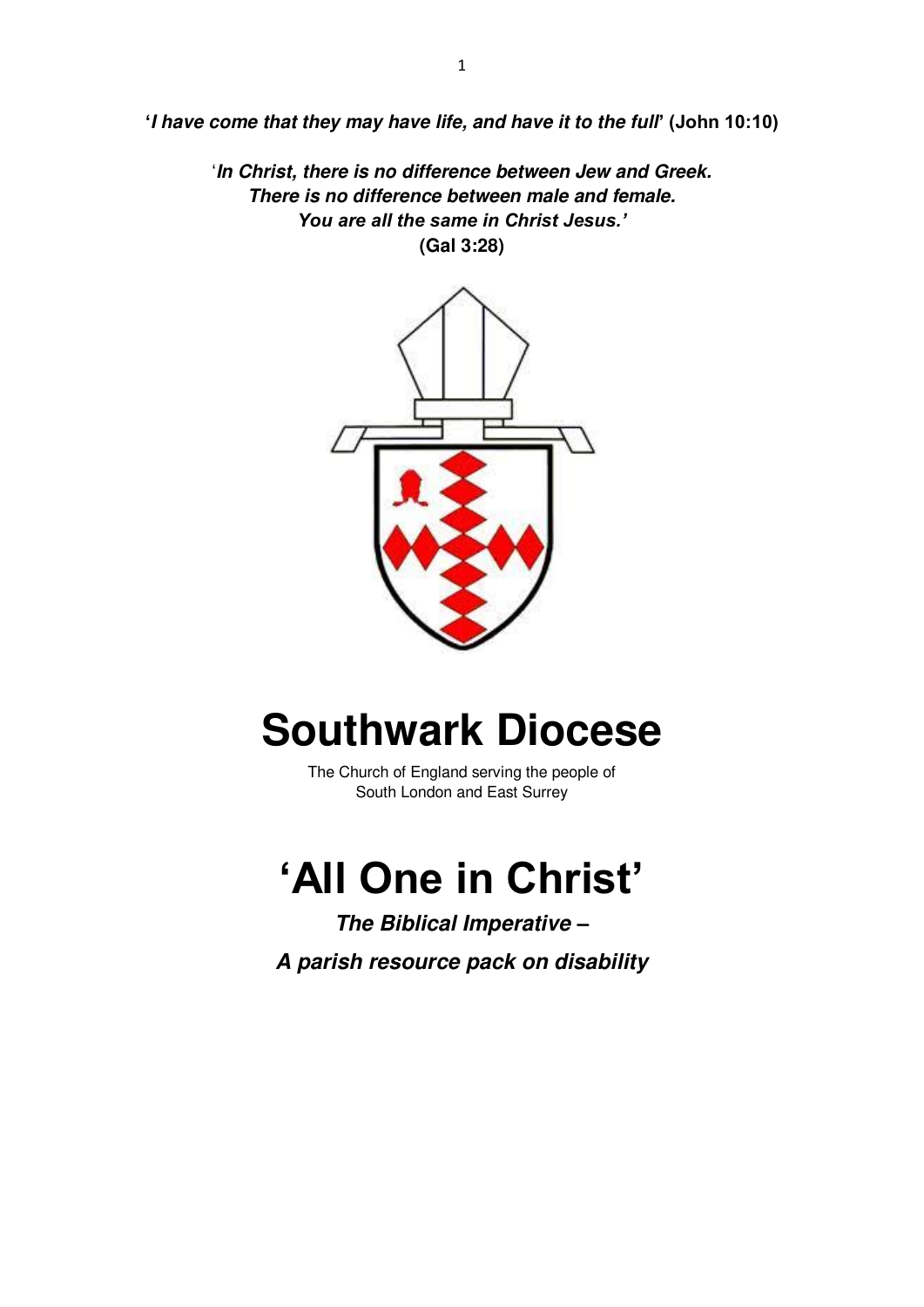*As children of God, we have a new dignity and God calls us to fullness of life. (Introduction to the Common Worship Rite of Baptism 2006)* 

## **Introduction.**

There are many reasons why we need to look at making our church buildings, our services and our church fellowship accessible to all people regardless of disability. This paper is for benefit of those who have a leadership responsibility on matters regarding disability and includes a series of short Bible reflections that explore the issue from a number of different angles, legal and social as well as theological. The paper's purpose is to help to ask the right questions regarding the church and disability and support those with little experience of engaging with people who have disabilities. The hope is that through working through this paper parishes will see the potential of including people with a disability more centrally in the life of the church as a missionary opportunity not just a response to new legislation.

## **The Biblical Imperative**

#### **What is written in the Law?**

## **The parable of the Good Samaritan, Luke 10:25-37**

Both the Disability Discrimination Act (DDA) of 1995 (further amended in 2005) and the Equality Act of 2010 have made it illegal to discriminate against anyone on the grounds of disability within the UK.

"*Failure or refusal to provide a service that is offered to other people to a disabled person is discrimination unless it can be justified"<sup>1</sup>*

Places of worship are included as specific examples of the everyday services to which people with disabilities should be able to expect access. We are asked to make 'reasonable adjustments' so that members of the congregation who have disabilities and visitors can access our churches and our churches offer the same possibilities open to all other members of the congregation. **'Reasonable adjustments' means that account is taken of financial resources and practical considerations of the service provider** so that, for example, a small church on a housing estate would not be expected to be able to make as many adjustments as a wealthy civic church.

Obviously the law should be obeyed, but as Christians do we only do what the law requires? Jesus posed his challenge to the lawyer in the Gospel of Luke (10:26) before telling the parable of the Good Samaritan in which he suggests that our call to love our neighbour goes far beyond what the law requires. What this means for us is that as Christians, the DDA becomes a tool to enable us to further fulfill our call to love and serve our neighbour. It is not just our buildings but also our attitudes that  $\overline{a}$ 

<sup>1</sup> *Definition from the DDA website[: http://www.direct.gov.uk/en/DisabledPeople/Everydaylifeandaccess/Everydayaccess/DG\\_4018353](http://www.direct.gov.uk/en/DisabledPeople/Everydaylifeandaccess/Everydayaccess/DG_4018353)*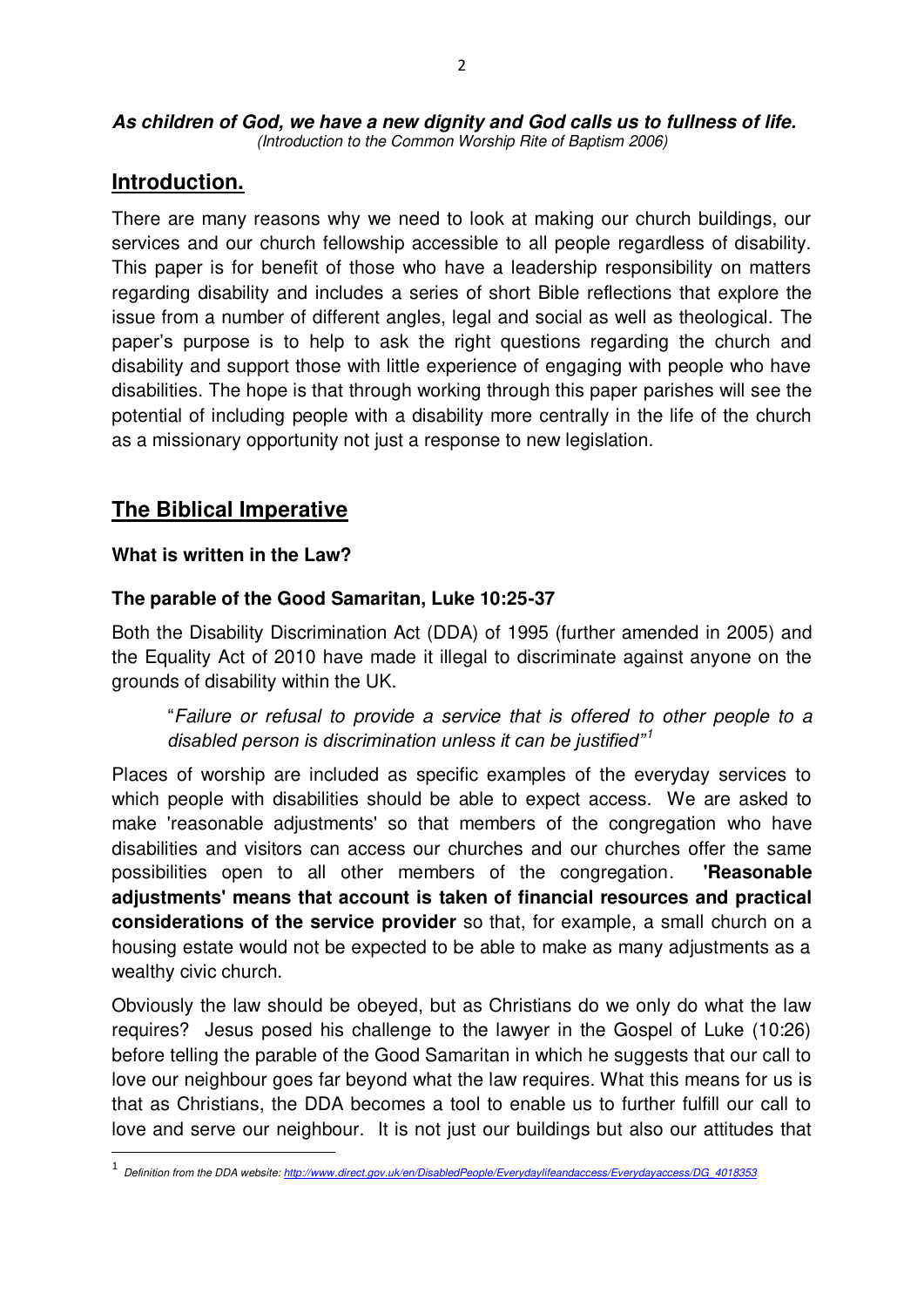can throw up barriers that make it difficult for people with disabilities to access all that Christ offers through the church. Examining our attitude to our neighbour who has a disability costs nothing and can make all the difference between people with disabilities feeling rejected, not just by the church but by the God the church represents; or a person with disabilities feeling welcomed and loved and valued as God values them.

## **The Body of Christ**

## **1 Corinthians 12**

What part of the body of Christ are people with disabilities? Historically people with disabilities have been seen as being served by the church as the body of Christ rather than as members of the body with their own spiritual gifts to offer. To see people with disabilities as fully part of the body requires a shift in our perception of what disability is.

We all have 'models' in our head that frame the way we see other people, especially those who are different to us. When it comes to people with disabilities there are two main models in operation.

The first, called the 'medical model' sees disability as the problem of an individual, a deviation from what is normal. This model suggests that if an individual cannot access something they shouldn't expect the same life as 'normal' people. This model makes access into a luxury to be implemented if we have enough time and money, and potentially people with disabilities into helpless objects who should be grateful for whatever they get.

The second model is called the 'social model' which suggests that there is a difference between 'impairment' - the part of the individual that doesn't work properly, and 'disability' - the barriers imposed by a society set up for the non-disabled majority. In this model access is about the whole community taking responsibility for making sure all are included as a matter of justice.

The 'medical model' can potentially make people with disabilities feel like a burden, like second class citizens. The 'social model' is experienced as profoundly liberating and encourages people with disabilities to see themselves as children of God equal to anyone else.

Paul's vision of the body of Christ underpins this social model. It is a vision of a church where all members have their place, their part to play and where all members work together. It is a vision where 'the members of the body that seem to be weaker are indispensable' (verse 22) are to be treated with honour and respect. If we do not do this, the whole body suffers.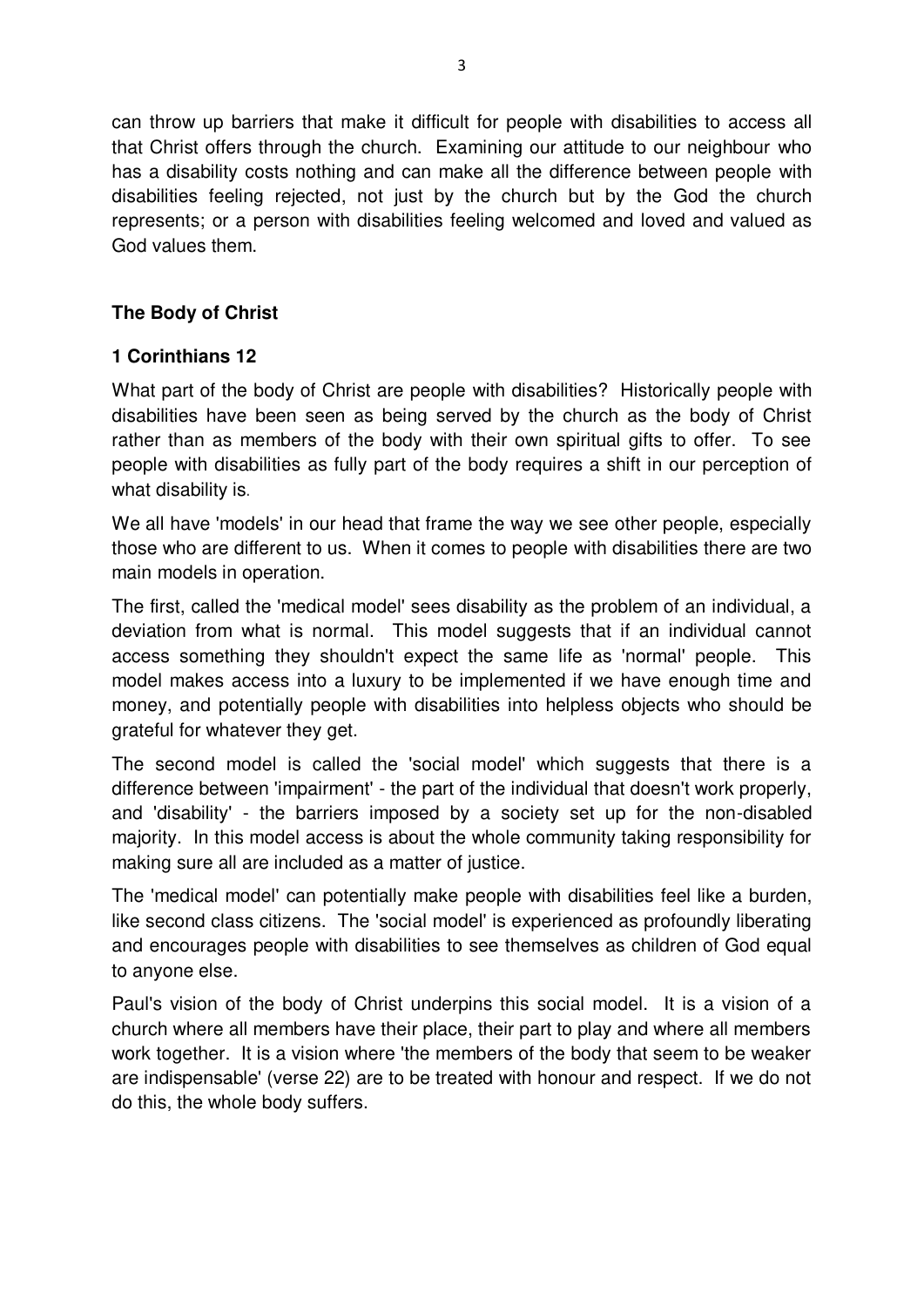#### **All one in Christ**

#### **Galatians 3:26-28**

If we needed any more justification for adopting the social model, it can be found in Paul's letter to the Galatians. In verses 27 and 28 Paul triumphantly asserts that all who have been baptized are clothed with Christ and that is the only criteria that matters before God. There are no distinctions based on race or gender or indeed denomination, social background, disability or age.

This passage also reminds us to be careful in the words we use to and about other people. 'Jew' or 'Greek' could be used to insult and divide as well as describe others. In the same way we label someone as deaf and treat them as stupid or assume someone with mental health problems will be violent. Often we mean well, but still ask the carer not the disabled person if they want sugar, or make assumptions about what someone can or can't do. In Christ we are people first and disabled second so our terminology needs to reflect that fact. We are people with disabilities not the disabled, we are wheelchair users not wheelchair bound, we are deaf without speech not deaf and dumb, and we have learning difficulties not mental handicaps. Each of us will have our preferred way of describing ourselves.

All are one in Christ; let our ways of thinking and speaking reflect that fact.

## **The Kingdom of God**

## **Revelation 7:9-12, Luke 14:12-24**

When Jesus first appeared he said he came to proclaim the Kingdom of God (Mark 1: 15). Two passages make clear what the Kingdom of God means for the church and disabled people:

Revelation 7:9 where at the culmination of history all nations, tribes, people, languages stand equally before the throne, in front of the Lamb, worshipping God together.

Luke 14: 12-24 is the parable of the Great Feast where Jesus specifically mentions people with disabilities as being invited to the table.

As church communities we have a unique opportunity to model this inclusiveness in the everyday life of our churches by proactively being accessible and inviting and welcoming people of all kinds. Wouldn't it be great if when someone asks us 'what is this Kingdom of God you talk about?' we could reply by pointing to our church and saying 'come in and see for yourself'.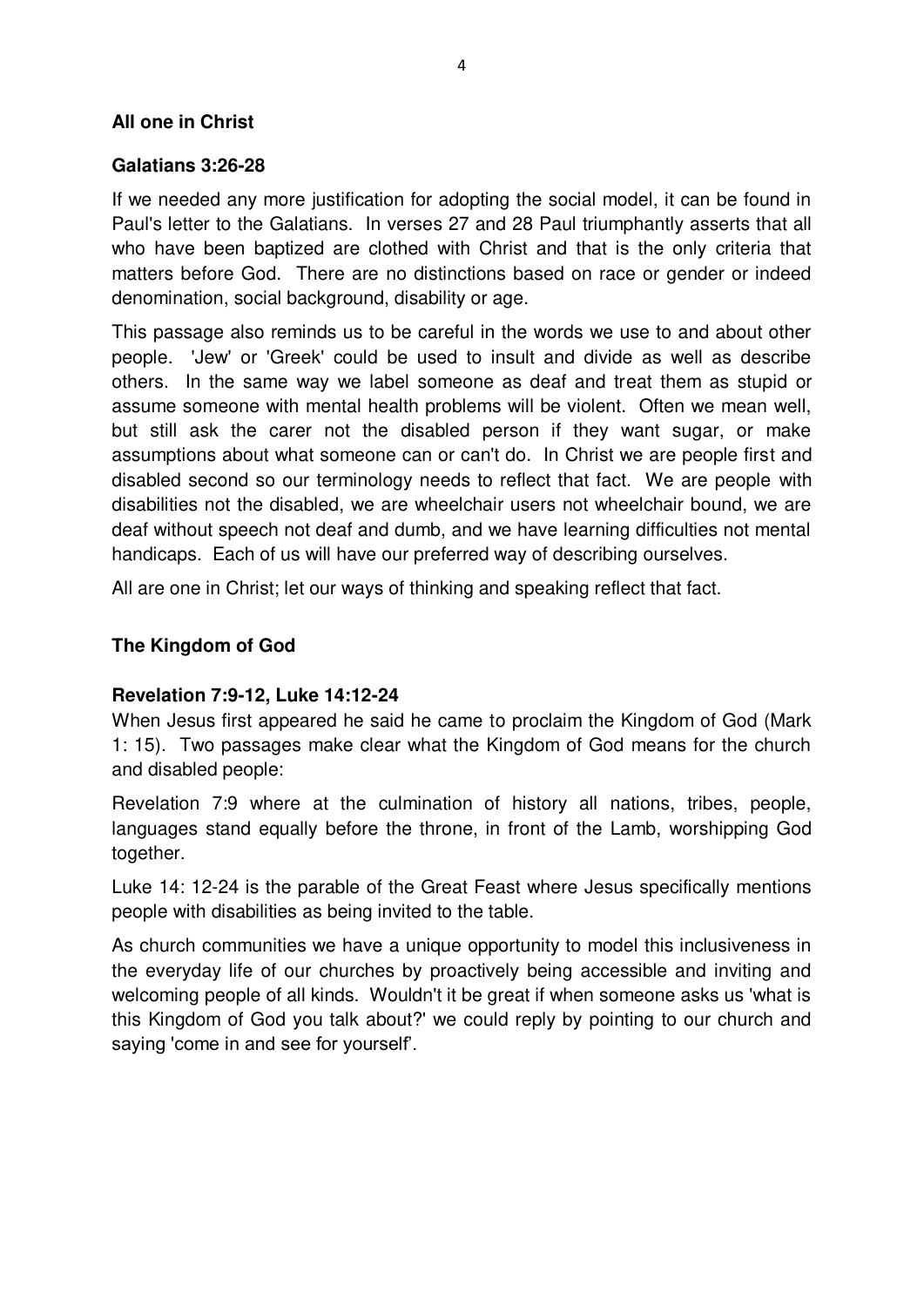# **Our Response to the Biblical Imperative that we are 'All One in Christ'.**

## **Introduction**

Churches take action to try and become more accessible to and more inclusive of people with disabilities for a variety of reasons. Whatever our reasons, this section attempts to outline a process which we can follow, including practical action we may take to help us take the desire to be accessible and inclusive to the next stage, whilst holding fast to our duty of care in putting into practice the recommendations of the 2010 Equality Act. At every stage of the process we may call on the skills and experience of those within our diocese who live with disabilities, and those who work with and for those who live with disabilities, for advice to meet our specific situation.

The process towards an accessible and inclusive church comes under three headings; **access, attitude and awareness**.

Access is the one people immediately think of in terms of welcoming people with disabilities; it includes making adaptations to the church building so that all can enter, see and hear regardless of their particular need. Some of these adaptations are very quick and simple and cost very little, others are more complex and may be a long term project.

Also important – and costing nothing – is Attitude. Attitude is how we think about people with disabilities, the language we use to talk to them and about them, and how we relate to them when we meet them.

The final section is about Awareness. No church can make sufficient adaptations to be able to meet the needs of every possible person who might come through the door. A church that is aware is a church that can spot needs as they arise and have some idea how to meet them in the short and long term. A church that is aware knows where its shortcomings are and as a result keeps them on the agenda for improvement.

By working through this process, your church may become a place that people with disabilities can not only access, but where they can feel welcomed and included as part of God's people.

## **Access**

- The first step in the process is an accessibility audit.
- It is important that the whole PCC is aware of and supports this process as they will be responsible for implementing it.
- The audit may be requested by the PCC at any time. If there is a complaint from a disabled person against the church, an audit may be offered as part of dealing with the complaint. (for complaints procedure see section 11 )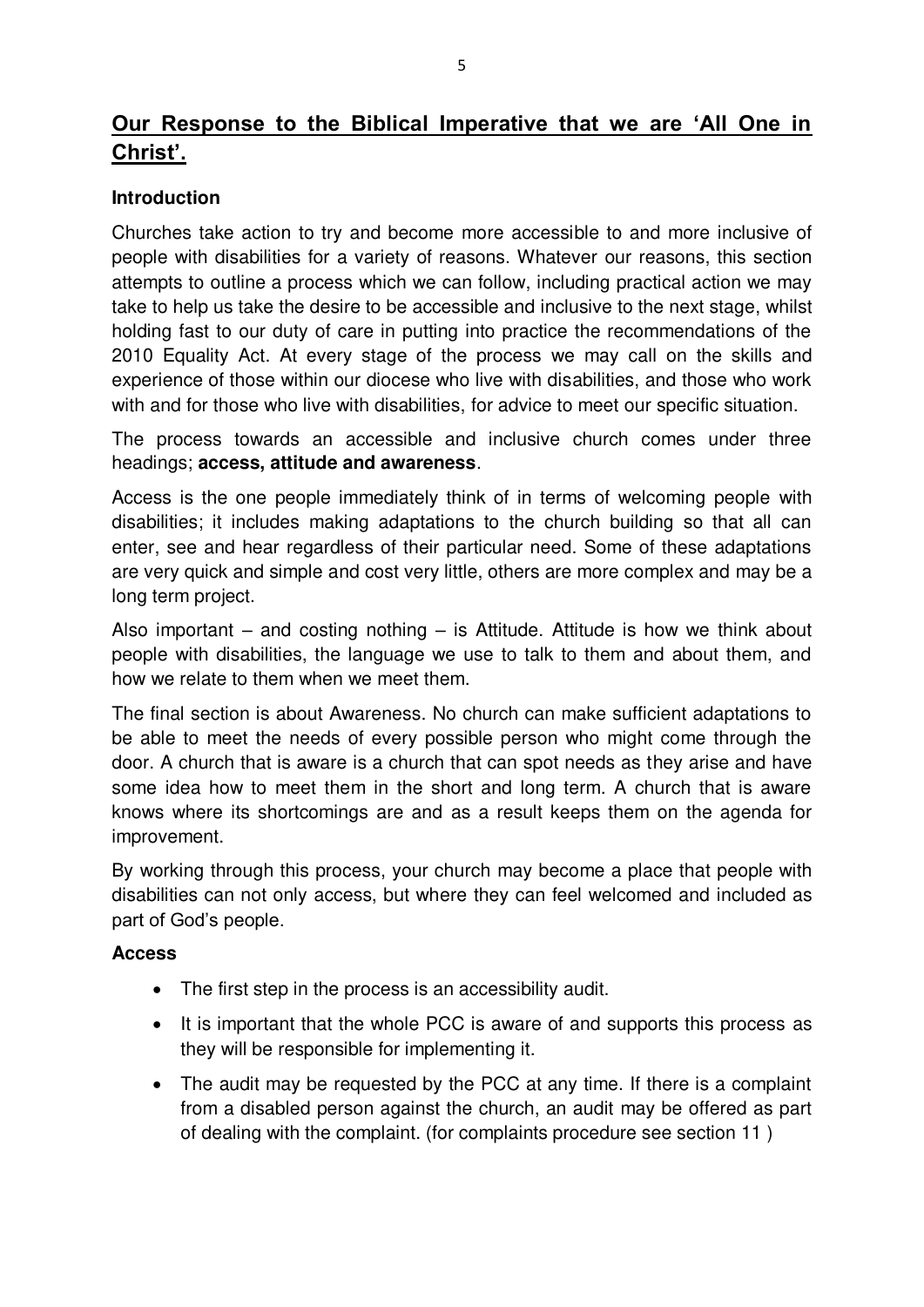- The diocesan disability advisor is available to offer advice and if necessary visit the church and church hall looking for areas that would prove a barrier to full participation by someone with a disability.
- The result of the audit will be a report including a list of proposed improvements, some of which may be quick and easy to do; others may be more expensive and thus long term.
- The church may be encouraged not only to provide access, but to advertise their provision so that someone arriving in a wheelchair knows how to get attention of the person who can put out the portable ramp for example, or someone who needs large print copies knows where to find them, or someone with coeliac disease knows who to ask to make sure a gluten free wafer is available at communion.

## **Attitude**

 Of the three parts of this section, attitude is the hardest to explain and assess, but the easiest to meet. No expenditure or alterations to buildings are required for a church to have a positive attitude towards disabled people and the smallest congregation can have a good attitude.

So what is good attitude?

- A good attitude sees the person first and the disability second.
- A good attitude is one that consults with people with disabilities wherever possible over what their needs are and how they can be met. This can mean asking a person with visual impairment how they prefer to be guided, or asking a wheelchair user whether they need help. It can involve asking a person with hearing impairment what their preferred communication method is or asking someone with dyslexia how their reading can be facilitated. Only if communication with the person with disabilities is impossible should carers or helpers be asked for their advice.
- A church with a good attitude as a matter of course would consult with people with disabilities before making adaptations to the church. This ensures, for example, that ramps and toilets actually are useable by those in a wheelchair (you can't assume that architects will get dimensions and practicalities right) and large print service sheets are actually readable by those who need them (with appropriate fonts and text sizes and colour of paper.)
- A church with a good attitude as a matter of course would recognise the gifts of people with disabilities and seek where possible to involve them in every part of the life of the church, including the leadership.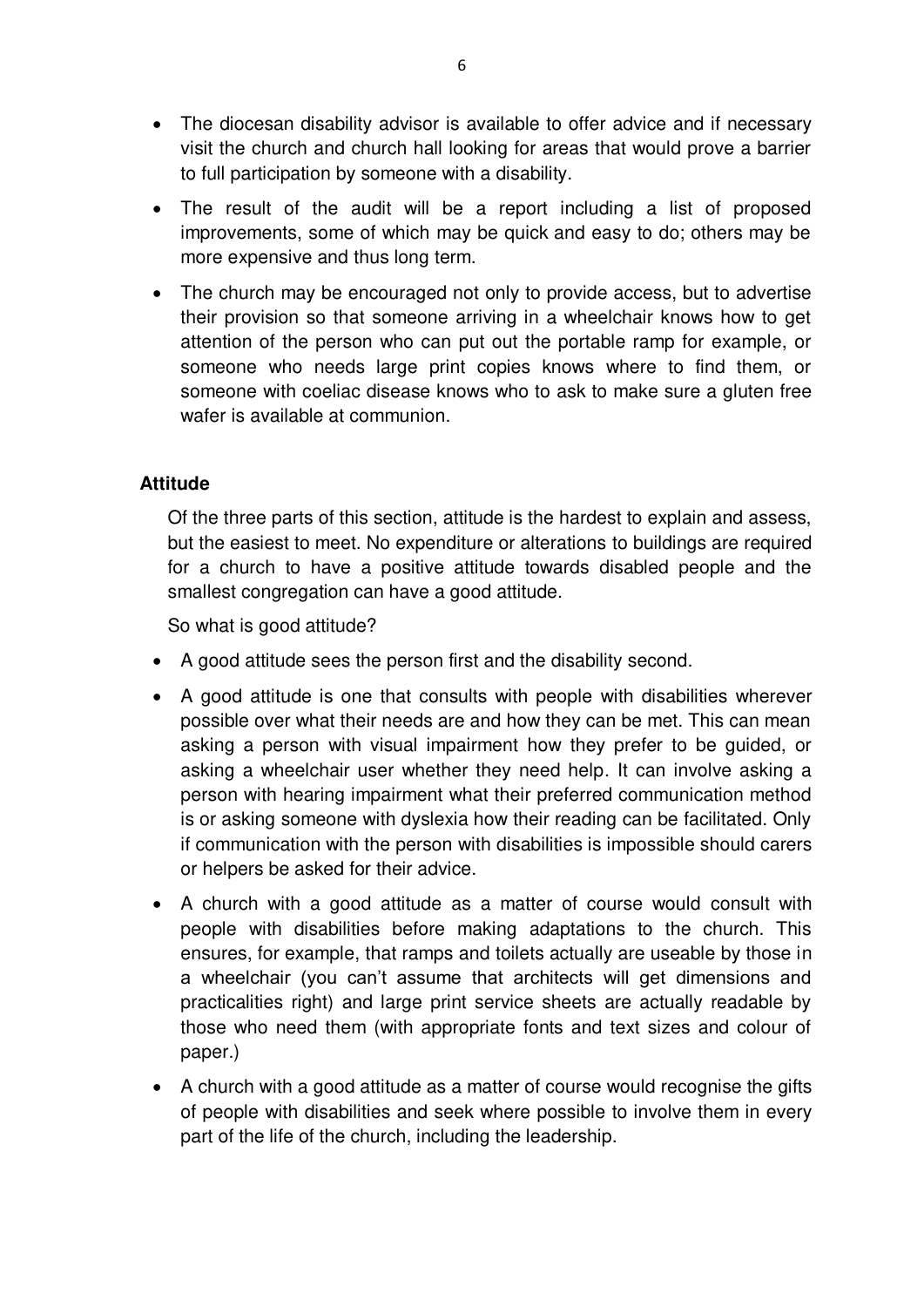- A good attitude means being sensitive about the language used in talking about people with disabilities (for example not using words and phrases such as 'the disabled,' handicapped, 'deaf and dumb,' spastic, 'mentally subnormal.') The terms that most people are happy with can be found throughout this pack. If in doubt, you can always ask a person with disabilities how they choose to describe themselves.
- A good attitude should as a matter of course respect the dignity and human rights of each and every member of the congregation; each seen as an essential part of what it means to be a Christian church and not an added on luxury.

#### **Awareness**

 Awareness involves the ability to proactively pick up on the needs of individual people with disabilities and strive to meet them, or at least plan to meet them.

Three things that can facilitate awareness are:

- Appointing a member of the PCC to be responsible for issues relating to disability and sending them on disability awareness training. This person may then become a resource for the congregation and a contact person for any issues that come up. They should not be expected to do all the work in making the church accessible and welcoming, that is still the responsibility of the PCC and the church as a whole.
- Encouraging all members of the congregation to reflect on issues of disability and difference e.g. through sermons (perhaps with a guest preacher who has personal experience of disability) or bible studies as well as good examples set by church leaders.
- Adopting a disability-equality policy and making sure it is implemented in every activity provided by the church. A model disability equality policy can be found below.

## **A Model Disability - Equality Policy**

 We are committed to becoming a parish which includes all people and which is committed to inclusion and social justice. Thus:

 We will make sure our parish is welcoming, helpful, sensitive and vigorous in breaking down those barriers, which in the past have excluded people with a disability.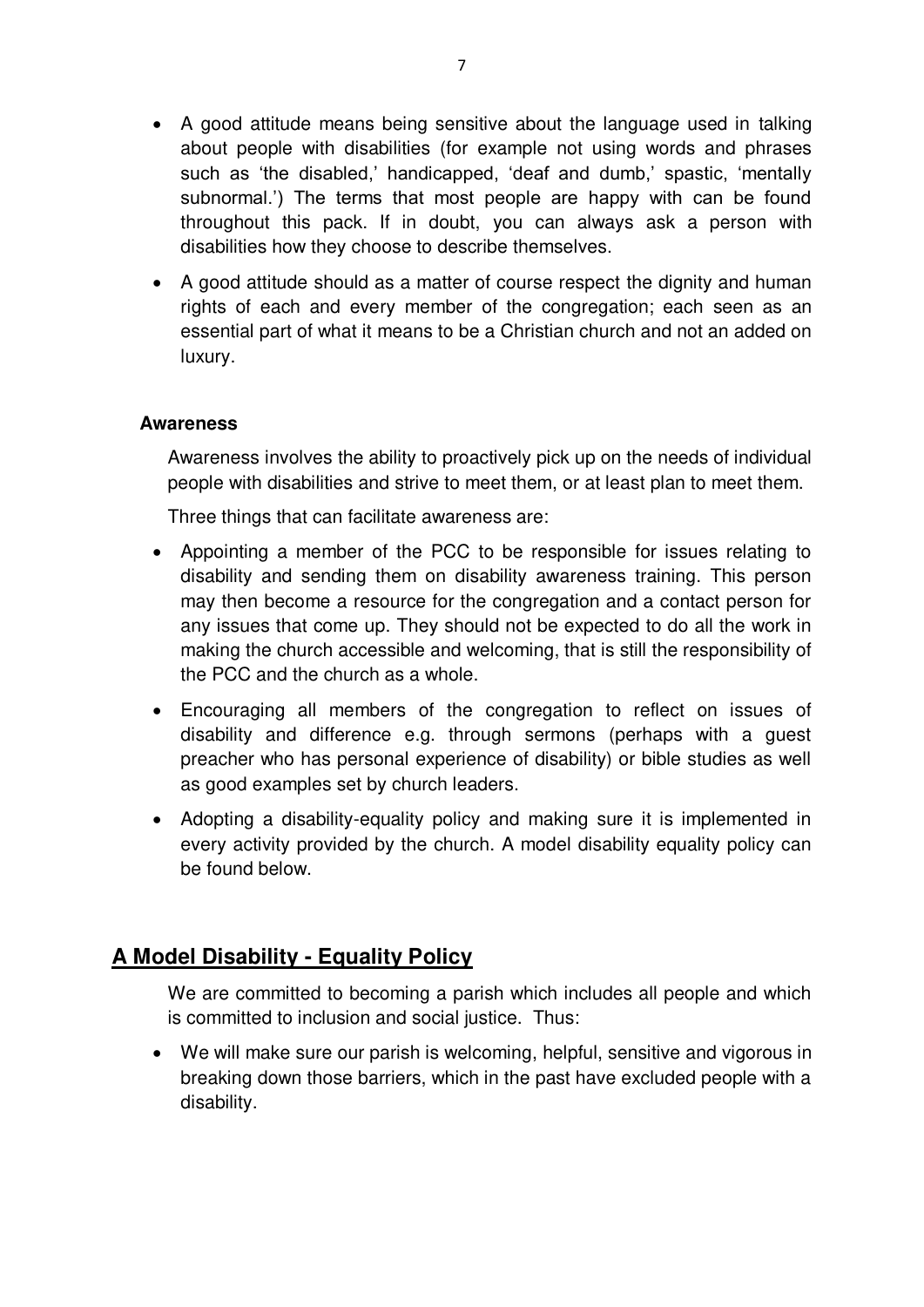- We will seek the opinion of members with a disability and where appropriate their carers on issues affecting the congregational life and outreach of our parish community.
- In our involvement with other denominations, neighbourhood groups, statutory agencies and voluntary organisations we will aim to listen to and work alongside organisations working for and with people with disabilities.
- We will undertake an audit to identify those barriers, which prevent people with disabilities from: Being included and feeling welcomed at our worship. committees, schools, social events and groups. Gaining physical access to our buildings, where possible and moving about once they are inside.
- We will seek to offer appropriate pastoral, practical and prayerful support to people with disabilities and their families.
- We will monitor our performance and seek advice from the Diocese, relevant statutory and voluntary organisations, and those agencies and self help groups, which are working for and with people with disabilities.

We will pray, work and reflect on our commitment to inclusion and social justice at all levels within the life of our parish, its committees, organisations, schools and groups.

## **Types of Disability**

## **Permanent Wheelchair Users**

A wheelchair, like a shoe or a car, is a mobility aid that enables a person to get around.

Try to talk of 'wheelchair users' and avoid talking about 'wheelchair bound'.

If you want to differentiate between people who remain in a chair against those who just use it to get from place to place, use the term 'permanent' or 'essential' wheelchair user.

When talking to a wheelchair user, try to ensure that your eyes are at the same level as his/hers, perhaps by squatting or sitting down. Don't lean on the wheelchair - it is part of the user's personal space. In addition some wheelchairs are sophisticated so leaning on them could damage them or you might accidentally start the motor on a motorised chair!

Do not grab the back of someone's wheelchair to push him/her along even if you think the person is struggling. If you are concerned, ask if help is needed. Many wheelchair users can get around under their own power and prefer to!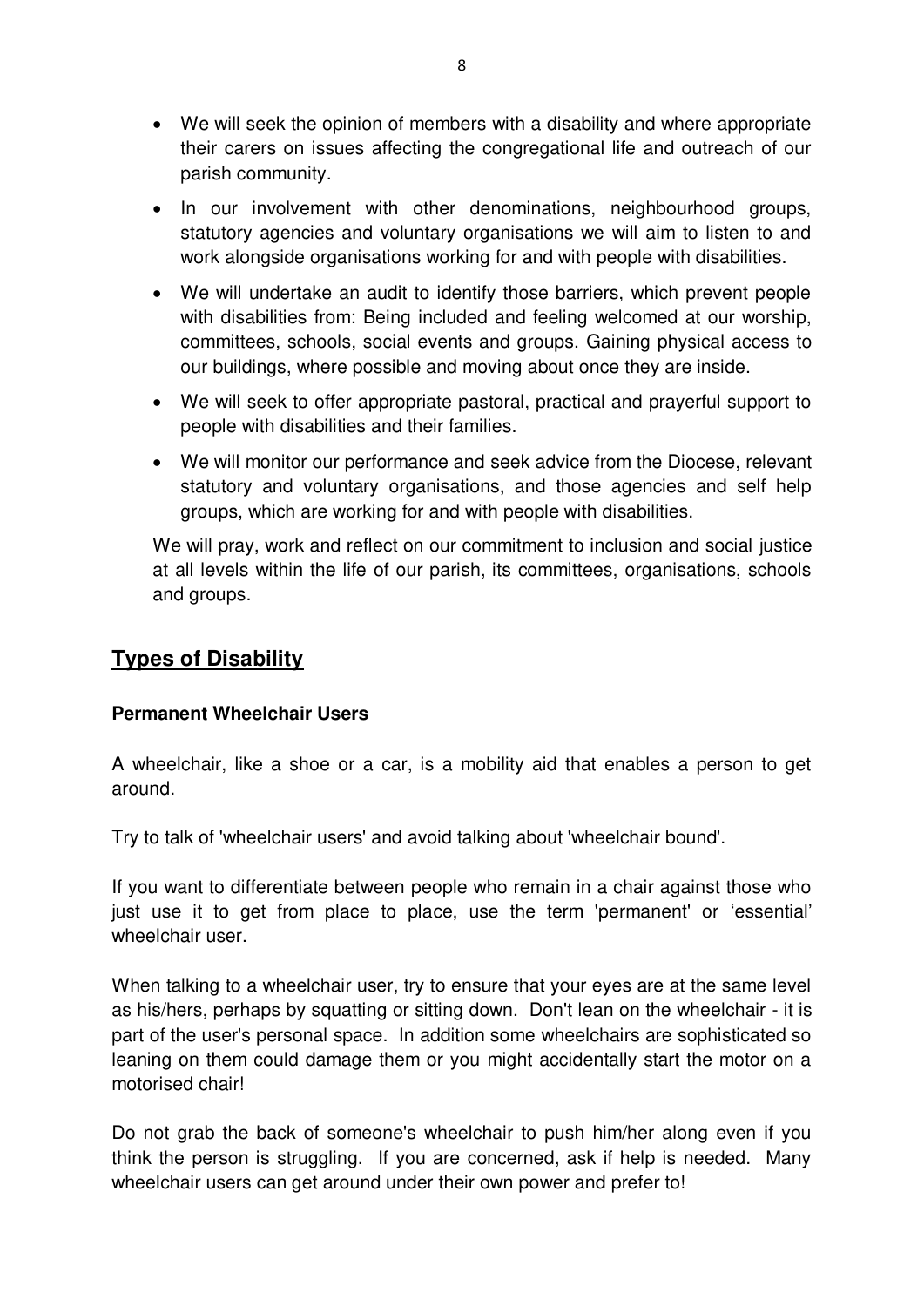People can do almost anything in a wheelchair including sailing, climbing, using escalators and dancing. Some want to, others do not - remember people are individuals.

People may choose not to use a wheelchair for a variety of reasons. Having one discreetly available for use if it is needed, because distances are greater than anticipated for example, can be helpful.

Practically a wheelchair kept inside the church could be a boon when any member or visitor has broken a leg or had certain operations!

Many people with walking difficulties prefer a few steps to a ramp; the steps should have a hand rail. All hand rails should be designed so that there is no danger of the end of the rail catching in clothing or bag straps.

## **People who are blind or visually impaired**

Only a very small percentage of blind people have no sight.

Make sure you do not make assumptions about the extent of a person's impairment. One person who may have a guide dog might use a Braille note taker, while others will read large print and write their own notes.

When you first meet a blind person, introduce yourself. If you don't know the person's name, touch them on the arm, so that they know that you are talking to them. When you are going, say so. Do not leave them talking to open space.

Take professional advice on the lighting, as well planned and appropriate lighting helps people who are visually impaired.

Remember, people who are visually impaired may not pick up body language.

If someone has a guide dog remember that it is a working animal and should not be petted or shown particular attention. Remember, however, that it too has needs such as for water and toilet facilities.

#### **When offering assistance to a blind person:**

Allow him/her to take your arm.

Guide rather than push or pull the person.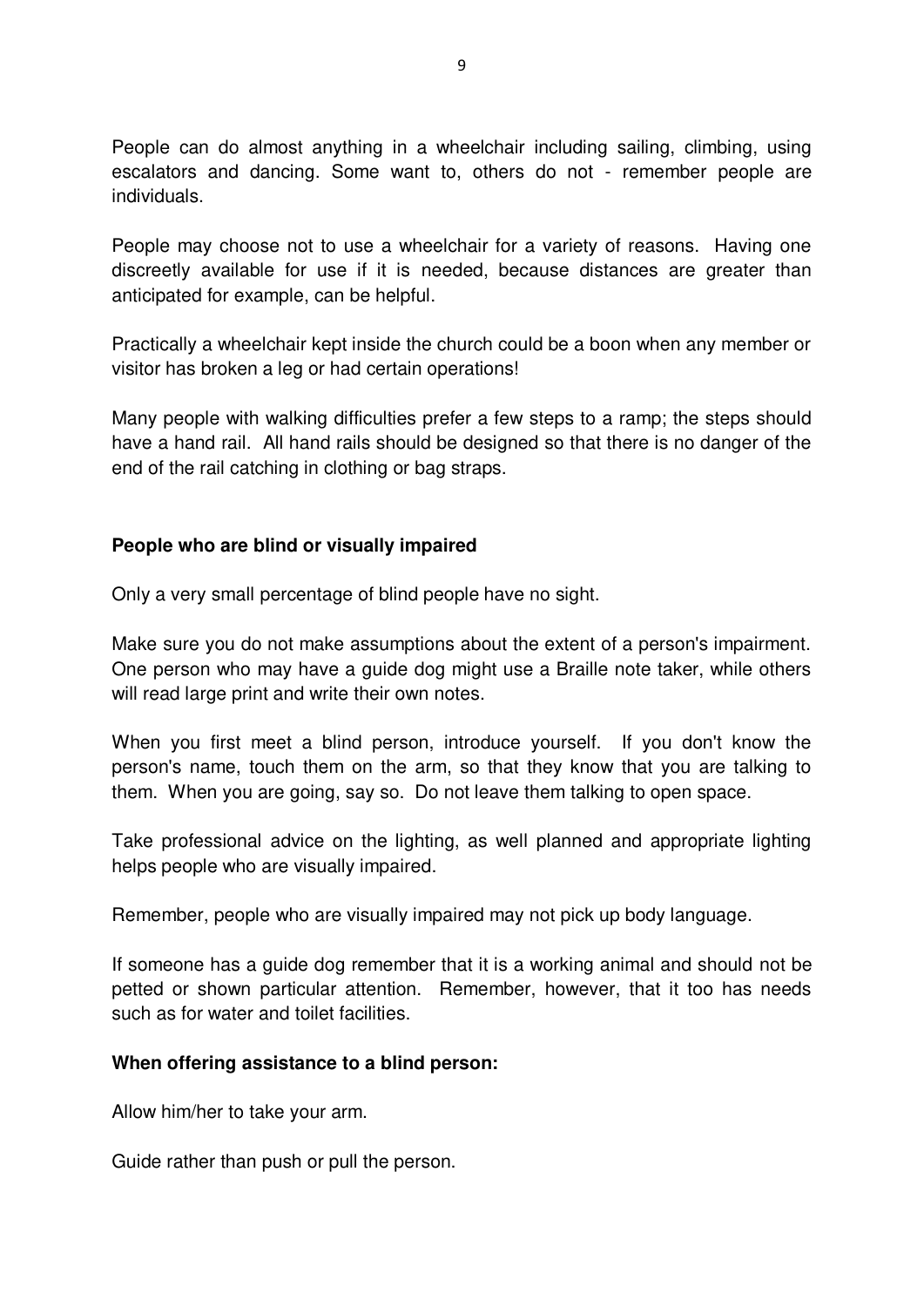Advise on approaching steps (whether they go up or down) and other obstacles as they occur.

To help them sit down place his/her hand on the back of the chair.

Explain any changes, even if minor or temporary, in the layout of the building to people who are visually impaired (e.g., a crib at Christmas placed in what might have been a large open area would cause an obstacle).

## **Access for people who are d/Deaf, Deaf/Blind or Hard of Hearing**

*(Big D" Deaf people tend to identify themselves as culturally deaf, and have a strong deaf identity. The Big D Deaf may have attended schools for the deaf, while the small d tend to have attended mainstream schools and/or never attended a school for the deaf.)*

Attitude is all important. Good access for anyone with impaired hearing means remembering week in and week out what adaptations need to be made so we can understand what is being said. Access isn't just about Church services either; we need access to all aspects of church life and fellowship.

There are wide variations in the communication needs of d/Deaf and hard of hearing people. A person with impaired hearing may use a hearing aid and/or lip-read and/or use sign language. If they use sign language they may or may not speak and/or read and write English. The first thing to do when a d/Deaf or hard of hearing person comes into the church is to find out from them how they prefer to communicate and what areas of church life they find difficult to access.

Specific adaptations for each mode of communication are detailed on further pages, but there are some things that all churches could do at all times.

Install a loop system and ensure it is switched on and working. Make sure all speakers use a microphone. Put up signs on doors to say there is a loop system available.

Ensure hymn numbers, page numbers and Bible references are written up somewhere and not just announced. Even better print all service information out on one sheet along with all notices!

Check with families if there are any sign language users or lip-readers expected at an occasional office/ special event. If there are, book an interpreter or lip-speaker from the diocesan sign language interpreting team.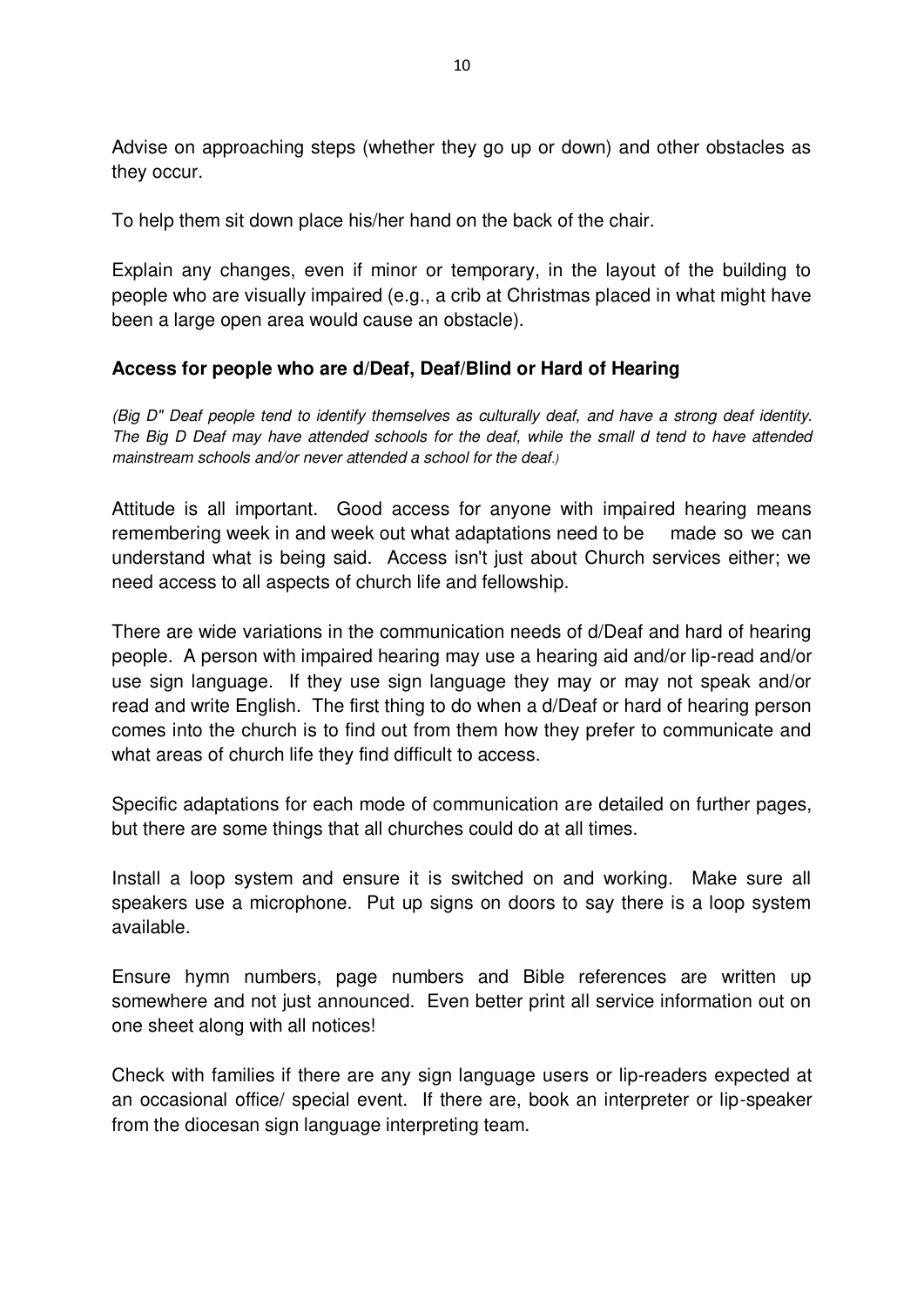Make sure the d/Deaf person does not sit alone at the front - someone sitting with them can make sure they have not missed any information.

#### **Access for people with hearing impairments/hearing aid users**

If you are aware someone has a hearing impairment try and speak clearly, without exaggerated mouth movements and without shouting.

Be aware of background noise - ask people to turn the TV or radio down, take someone to a quiet(er) corner in church, make sure people talk one at a time in meetings.

Install a loop system in church and ask someone who wears a hearing aid to test it regularly. (Loops work with hearing aids to cut down background noise and reverberations).

Use the microphone which goes with the loop and make sure it is switched on and the batteries are working.

If possible, try and hold meetings in a room with a loop - which may mean the church. It is possible to buy/borrow portable loops that will cover a meeting room.

Many loop systems do not cover the sanctuary, so if Readers or clergy or anyone else leading worship wears a hearing aid you may need to think about where they sit for sermons and prayers and other unscripted parts of the service.

People with a hearing impairment may also be helped by the aids to lip reading. (See below)

## **Access for profoundly deaf people/ lip-readers**

If you are speaking to someone who is lip-reading, speak clearly without exaggerated mouth movements or shouting.

Keep trying - rephrase sentences, write down key words - show the person with the hearing impairment that they are worth the effort.

If all else fails, suggest using paper and pen. Keep cups, hands, pens, papers, books away from your face.

It may be that if you wear a beard or moustache or have hair over your face and you regularly talk to someone who lip-reads, you may need to think about trimming it around the mouth.

Do not stand or sit with your back to a window or light source which will put your face in shadow.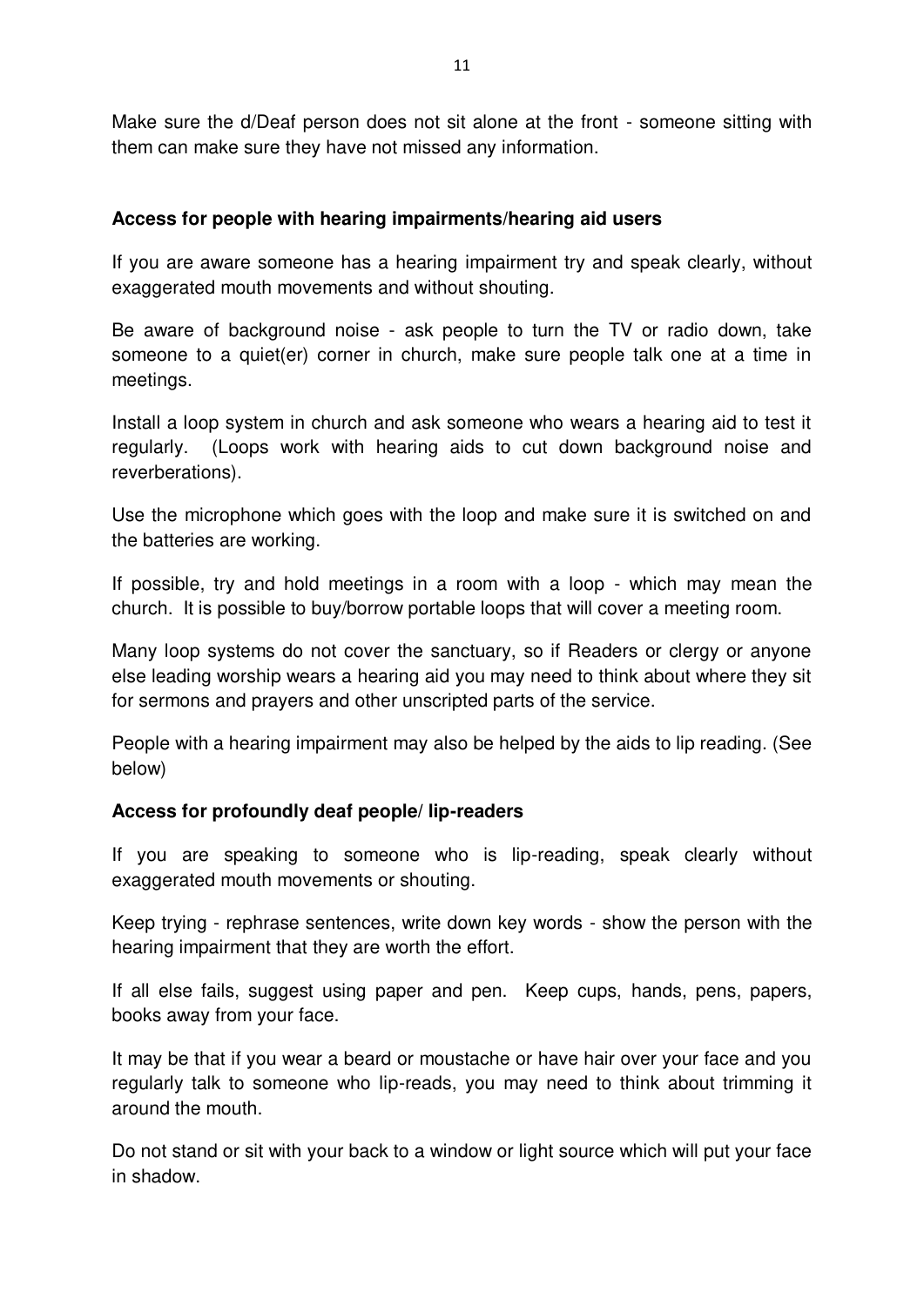Think about where people speak from in church, try and see if microphones or lecterns block the view of a person's mouth. Remember short and tall speakers will change the view! If the church is being reordered, please consider the lighting.

In a candlelit service, think about how a person lip-reading might see the speakers face.

Provide as much as possible that is written down (lip-reading is much easier with context to help follow). For example: Provide pew Bibles with a note of the day's readings (it is usually impossible to hear the full book, chapter and verse when it is read out) or sheets with readings on.

Ask intercessors to print out or photocopy an extra copy of their prayers for anyone who is lip-reading.

If possible, ask the preacher to do the same.

If there is drama provide an extra copy of the script. Make hymn numbers and page numbers visible, either on a sheet or on a board.

If you use a film clip, see if it is subtitled (many, but not all, DVD's now have subtitles). If not, provide some kind of summary so the pictures can be understood.

Sit with a person lip-reading so you can help them if they get confused with what is happening.

Provide written copies or posters of ALL notices.

Access for Deaf people/ sign language users

If you can't sign you will usually need a sign language interpreter or communicator to help.

Learn some BSL (most FE colleges have level I BSL available) which enables someone to have a basic conversation with a Deaf person and is usually free to people on benefits. (Some colleges have level 2 which is the minimum to be able to support someone in a church service and is also often free to those on benefits. Level 3 is the minimum to work as a communicator, and anyone wanting to qualify as an interpreter will need to go to college and study interpreting as well as improving their actual BSL.)

If you have an interpreter, speak at a normal pace, but allow gaps for interpreters to catch up. If you are leading anything with a response, allow the interpreter time to sign the call before cuing the congregation to respond.

If you are preparing worship and you know a sign language interpreter will be present, try and give them as much as possible of what will be said in writing in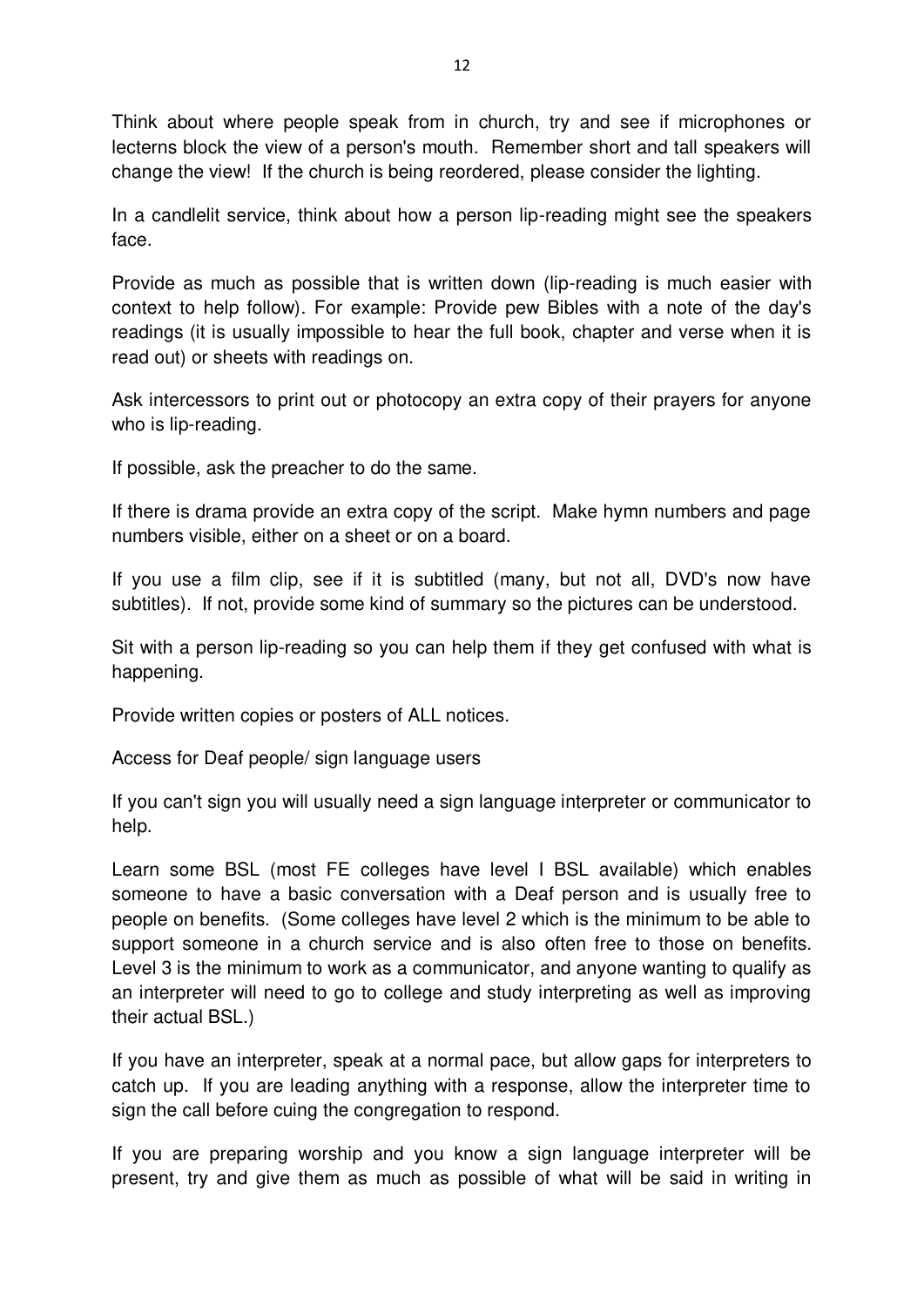advance - even if it's just rough notes - this will enable them to prepare their translation and think about how to sign any difficult or unknown words or concepts.

In meetings or group discussion allow a sign language user time to contribute - the interpreter will be slightly behind the conversation so it can be hard to find an appropriate moment to say something.

Think about where interpreters and BSL users will stand or sit. It is polite to ask the BSL user to decide where possible.

If you use visuals or objects (and they are great for BSL users) give people time to look at them or feel them - it is not possible to look at a screen and at the interpreter simultaneously.

Think about how the BSL user can contribute to the service - it is possible for BSL users to sign readings or prayers with the interpreter providing voice over for hearing people.

## **People with Learning Disabilities**

People with learning disabilities or difficulties have chosen not to be called 'mentally handicapped', so that term should not be used. They are also not 'stupid'.

Learning disabilities cover a wide range of conditions and consequently of abilities.

Even within a recognised condition people have very different experiences sometimes because of the opportunities and support each person may have had.

It must not be assumed that just because someone has a learning disability he/she lacks the capacity to enter into a valid contract.

Do not make assumptions about a person's ability in one area of life, based on his/her ability in another. For instance, a person's condition may mean they have no 'disability' in practical or physical matters, just in academic ones, or vice versa.

Because the written word may present barriers to people with learning disabilities, pictorial alternatives and simple text may be required. Avoid ambiguity or abstract concepts.

If someone has a learning disability you may need to give clear, simple instructions if these are needed. You may also need to confirm that the person understands what you mean.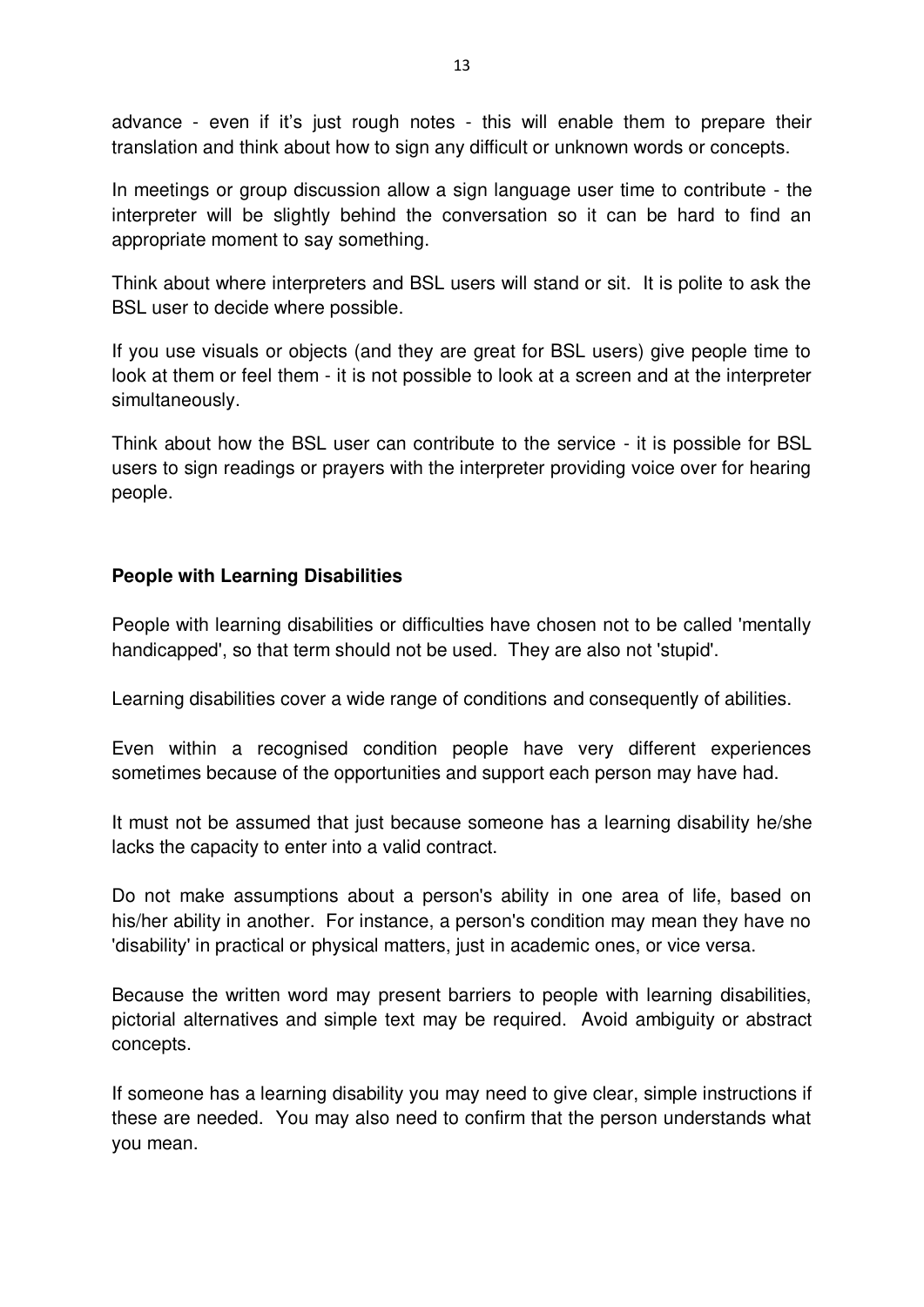If someone has difficulty understanding you, please be patient and be prepared to explain something more than once, perhaps in a different way.

Consider using short hymns or choruses that can be easily learnt or picked up.

Short, clear intercessions make it easier for people to follow.

Consider using dance, mime, drama and art as media for liturgical expression.

## **Specific Learning Disabilities - Dyslexia - Dyspraxia - Asperger Syndrome - Autism Spectrum**

The reason these four conditions have been especially chosen for comment is that they do not have any outward physical signs so very often children and adults with these conditions are misunderstood. Also there appears to be an increase in people with these conditions attending Churches.

## **Dyslexia**

People are often perceived as bad spellers, but it can be far more.

People with Dyslexia can find it difficult to follow instructions because they may find it difficult to distinguish between left and right.

People with dyslexia may find it difficult to read a Bible with two columns on one page.

Different size print can help as well as different colour paper. Most of all ask, and try to be creative how you work with people.

## **Dyspraxia**

This is a co-ordination difficulty which is sometimes combined with Dyslexia. People with Dyspraxia may knock things over, fall, and bump into things. The key is patience and allowing people to work at their own pace. Sometimes the more people try to quicken up the worse they get and more anxious they become.

## **Asperger Syndrome**

People with Asperger Syndrome may experience significant difficulties in social interaction and [nonverbal communication,](http://en.wikipedia.org/wiki/Nonverbal_communication) alongside restricted and repetitive patterns of behaviour and interests. It is helpful to remember to use their name when talking to someone with Asperger Syndrome so that they know you mean them if instructions are general in nature.

## **Autistic Spectrum**

They may be diagnosed as Autistic or Aspergers Syndrome, or be described as being on the Autistic Spectrum.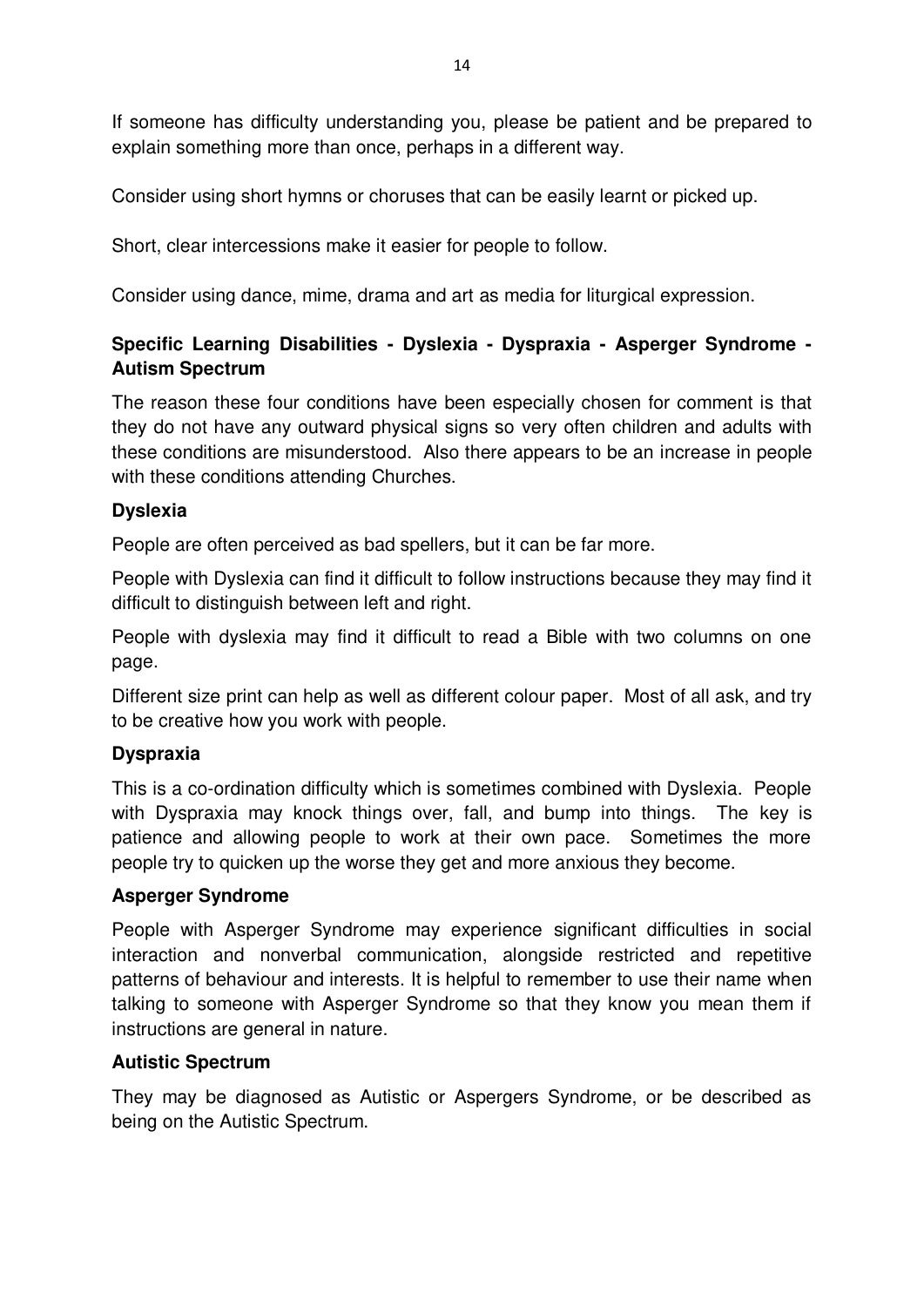There are many numbers of people diagnosed with this condition. The list below illustrates what they may find difficult. Each person is an individual so ask family/carers:

People with Autism tend to focus on one thing at a time. They will listen, but then find it difficult to look at the same time. They are not being rude.

People with Autism tend to take things literally so if you say, 'take a seat' they may pick it up and walk off with it rather than sit down. Say what you really mean!

They have difficulty reading other people's emotions and responding.

Many do not like change. If there is change in a Service and this is not explained, they can find it upsetting.

For some people with Autism touch, the sense of smell, taste and hearing loud noises are difficult. This can be difficult for them in services, for example during the Peace. Discuss with them, or if that is not possible, their carers, ways around this.

The keys to dealing with these conditions are patience, understanding, recognising of peoples gifts and flexibility.

## **Others who get overlooked**

People with hidden impairments

It is not always possible to 'see' that a person has an impairment or condition. Be aware that some people may have needs that you will have to meet if asked.

However some people like to keep their impairment hidden because of embarrassment or the discrimination they fear they might experience.

People may need somewhere to rest or take things at a slower pace as they experience fatigue.

People may need somewhere private to take medication.

People may be adversely affected by some lighting, strobe lights, cameras with flashes or where lights are switched off for (say for a special service) if they suffer from night blindness for instance.

People with dyslexia may be embarrassed if asked to read in a service.

People may need regular refreshments or easy access to toilet facilities.

People who have an illness, which causes them to shake uncontrollably, may be anxious about receiving communion.

People who may have specific short-term needs after an operation or an illness. Older members of the congregation may be unwilling or embarrassed to admit that they have a specific need – be sensitive.

Many people have food allergies so consider this when arranging a buffet, etc.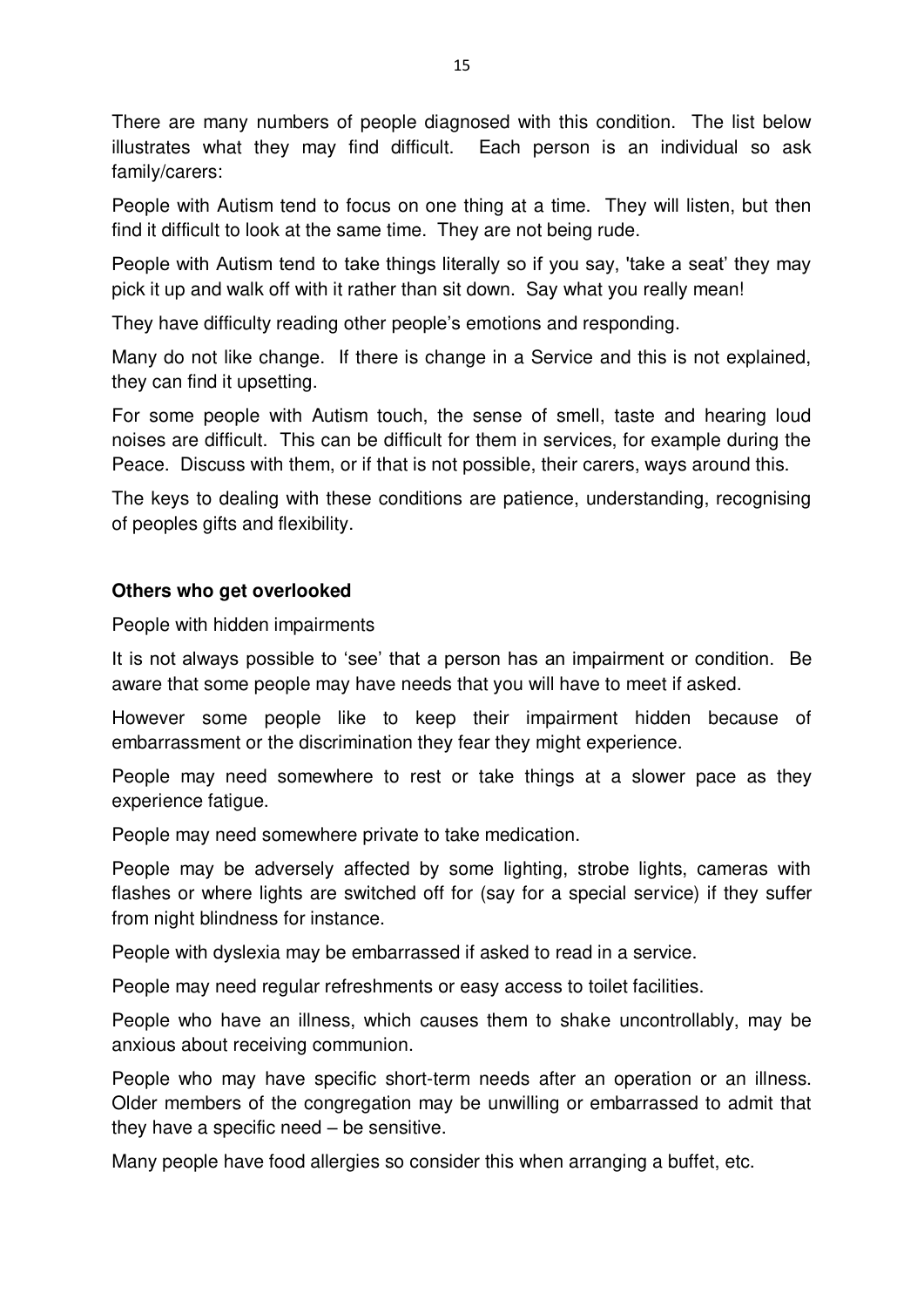Consider checking if anyone needs gluten free bread for communion.

Give clear instructions, do not assume that everyone comes every week and everyone knows what is happening. Surely we want new people to attend who may be unaware of our parish's *little ways!* (For example, if there is clapping or the use of drums or electronic musical equipment).

Remember parishioners who may have been away for some time (say having a major operation) may be surprised if you have made changes in their absences!

People with specific or temporary needs.

#### **Inclusion**

Concerns for equality and access will benefit us all – we will all get old and a ramp, which seemed a waste of parish money, can become a boon. When thinking about inclusion remember:

**Parents and Toddlers:** a spacious toilet is useful for changing babies and toddlers. It also aids people who have been temporarily injured (broken limbs) or mothers in the final stages of pregnancy. Short rows of pews where wheelchairs can be placed can also be used for buggies or prams.

**Dietary requirements:** Consider those with special dietary needs. Obviously gluten-free bread at communion but also at parish functions. Fruit or fruit salad can be an option for dessert for diabetics. Consider vegetarians and those with allergies. Be aware of what the ingredients are when you have a parish meal as some people may have an allergy.

**Elderly people:** Often elderly members or those who have sustained injuries are unwilling or embarrassed to admit they need help. Try to be sensitive and vigilant.

**People of small or large stature:** This may affect the type of new furniture that you buy or seating that you have in the worship area.

**People who are emotionally distressed or unstable:** This can be difficult to spot but where you know someone has come following a bereavement or family tragedy then encourage a member of the congregation to sit with or near them. It is a balance between caring and smothering.

**People who need to take medication or injections:** Access to toilets should be considered. Privacy, access to drinking water and somewhere to take medicine would be a real asset.

**Getting in:** Doors should be easy to open for everyone (with a stick, with a pushchair, in a wheelchair or with a pulled muscle!).

**Do not make assumptions**: Explain any changes in the order of service so that everyone knows what will happen.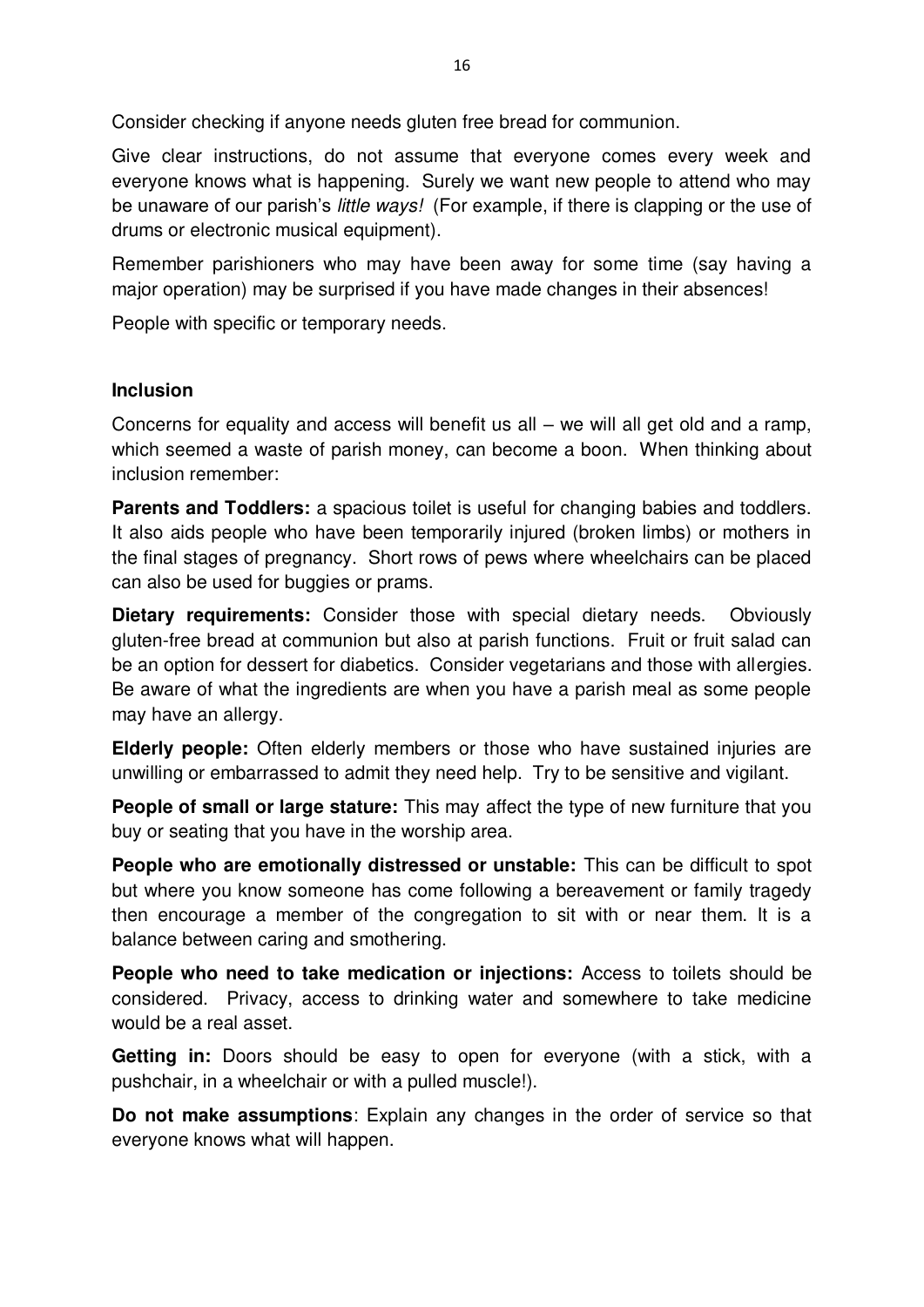Advice regarding changes to buildings is provided in '*Southwark Diocese - An Access Appraisal of Church Buildings.'*

For further help contact in the first instance contact: Rev Tim Goode,

0208 660 4015, [revtimgoode@gmail.com](mailto:revtimgoode@gmail.com)

## **Carers**

There is often confusion about who is a carer. In order to clarify the issue it is now usual to put them into two categories: **a) Family Carer, b) Paid Carer.** 

## **Family Carer**

As the title suggests these are members of the family, often with whom the person with a disability lives, and gives help and support to that person.

Being a family carer is a unique and sometimes demanding position and the church needs to recognise this. For some people it means their children do not leave home, for others their marriage may change if disability sets in later, for children caring for a parent it can almost be role reversal. Churches need to be sensitive to carers as well as the person they care for.

## **Paid Carer**

These are staff members either employed by an agency, local authority or employed by the person with a disability to support and care for them. These staff can be employed to care for the person in their own home, living with their family or in a residential or nursing home.

Remember that the carer has a right to have their spiritual needs met.

When a 'Needs Assessment' is being undertaken be sure to have their spiritual needs included in that assessment. Experience shows that spiritual needs often comes under the heading of Race and Ethnicity, and may relate to special dietary requirements. If you are not asked about spiritual needs raise it yourself and have it inserted. Unless it is included do not sign the assessment document until it is included.

Residential homes and nursing homes should also see that the spiritual needs of their residents are met. When assessing a home for your family member, be certain to ask how they will meet these needs. The home may have a regular service in their establishment and the clergy or church group may visit on a regular basis.

When you have decided on the best home to meet their needs, why not let the local church know that the person is moving into their parish. Your vicar may contact the new vicar for you and pass on any tips that will help.

The home may be delighted to have a local church group visit on a regular basis to take a service or to join in the activities of the home.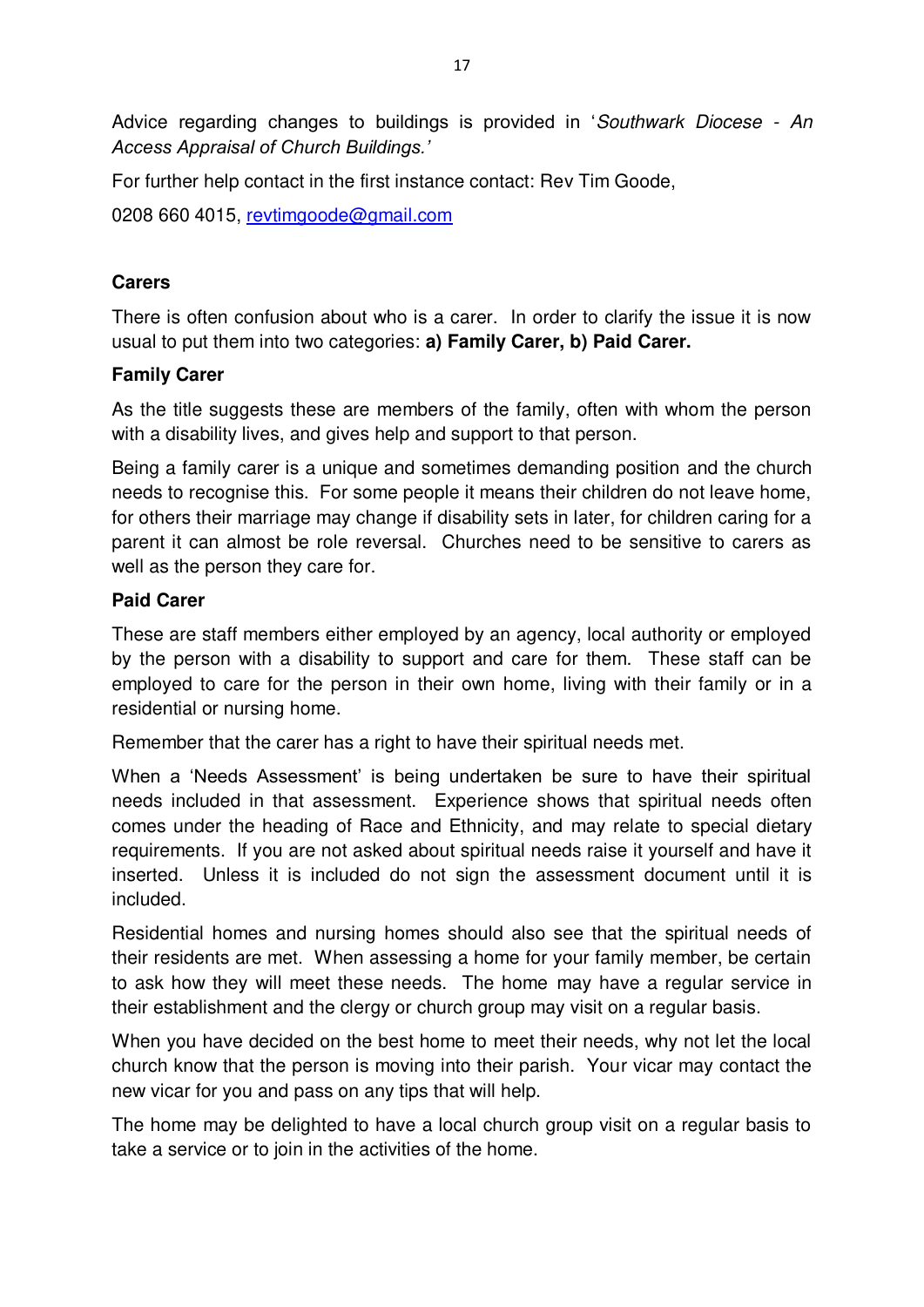#### **Issues to be considered by Carers and Parishes**

People with a disability have a right to have their spiritual needs met, wherever or with whomever they live. In the Christian Church this will usually be through their local church. Some churches organise special groups for people with a learning disability to help them understand and develop their faith and commitment.

For young children this will often be through Sunday school or church groups. It is usual for children and young people to be integrated into the age appropriate group. However, it may be that they have a friend who is a year younger and with whom they wish to stay. Talk it over with the leader of the group and also explain how they may best meet the person's needs. Be clear if they expect you to stay with your child until they are settled. As soon as they are settled leave them, as other parents have done. You may feel that you would want to attend to their personal needs so make this clear to the leader.

With adults, talk it through with the vicar or curate about the persons special needs so that all may feel comfortable in the service. Again, the person may join a group, so talk it through with the leader how their needs may best be catered for, including their personal care. Clarify whether the leader can cope alone without you being present or whether they are unable to offer the special support that your family member may need so that you may have to establish a circle of support for the person.

For clergy and leaders who are unsure of how to handle a situation talk your problem through with the family carer. Use sensitivity in this situation and remember, the last thing the family carer wants is to feel another rejection for the person they support.

## **Welcome for Children in Sunday School and Church**

Children with learning disabilities should be included in Sunday school or Junior Church and special arrangements made where appropriate to support them in that setting.

Adults and children with learning disabilities should be allowed to partake in parish ministries - people to welcome, servers, music ministry, etc. according to their gifts.

Children with a learning disability should be allowed/invited to join parish groups - Boys Brigade, Guides and Cubs/Scouts. Many national youth organisations now have disability officers to help and guide groups.

It is important that adults with learning disabilities are allowed to be adults within churches and not overgrown children.

Support should be available for parents of children with a learning disability who may need it at particular times and if clergy are unsure what to do, they should seek guidance.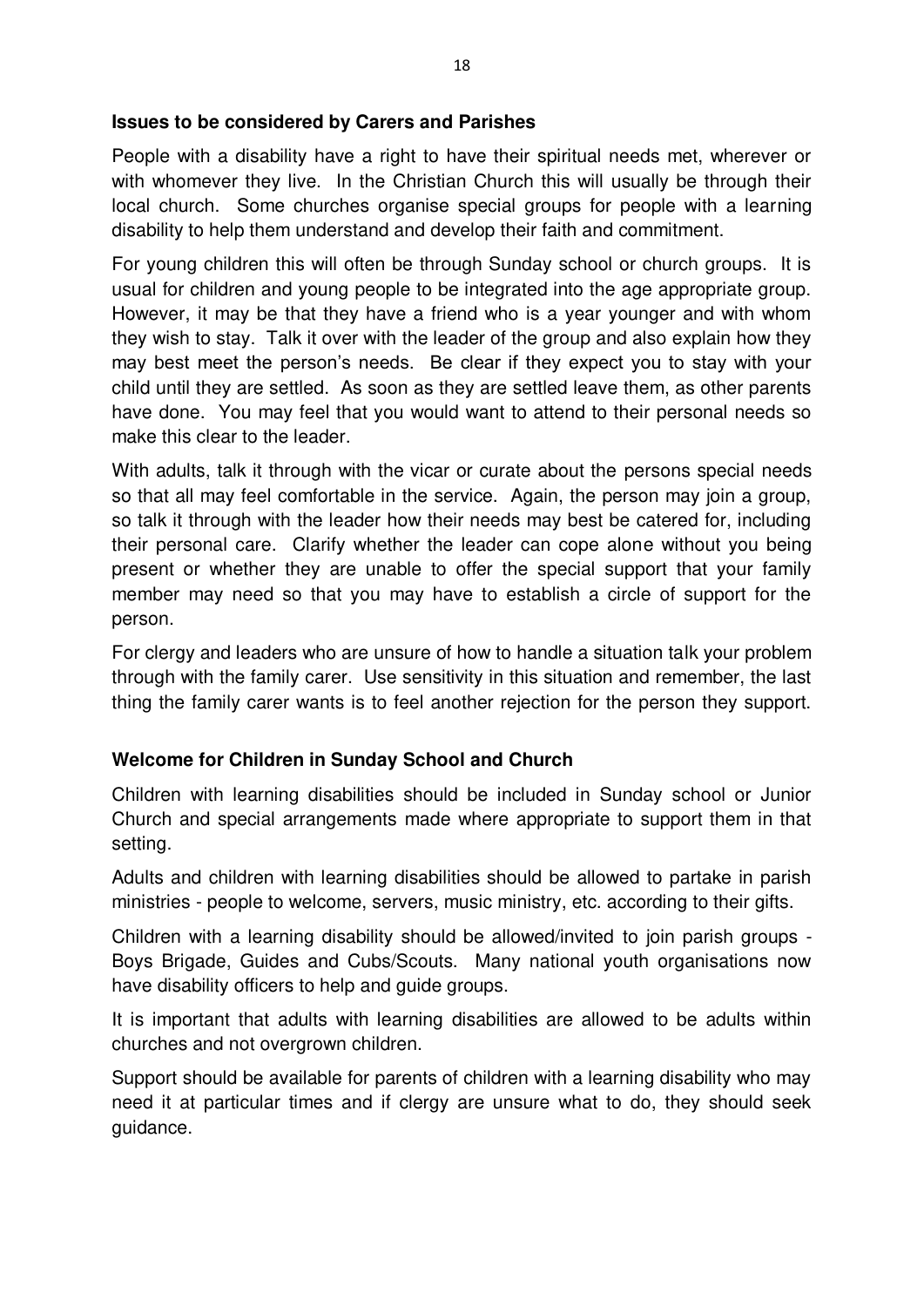## **Questions of inclusion and access**

#### **Inclusion in Ministries and Parish Organisations**

Do we give an invitation and encouragement to parishioners who are wheelchair users to participate in leadership roles particularly if they never see any other disabled people exercising ministry?

Is choir practice held in an accessible space?

If we gather for coffee after the service is the serving area accessible/counter at a low level?

## **Car Park**

Are parking spaces available for wheelchair users and people using *walkers* (wheeled or otherwise)? For the latter the distance from the car to the entrance can be critical. Are they accessible to the entrance and clearly marked/sign posted?

## **Access to Church, Halls & Meeting Rooms**

Are all doors wide enough for wheelchairs to get through, easily opened with selfrestraining catches?

Is the entrance ramped and lit?

Is the door the same door as used by other parishioners? This is particularly important for weddings and even more for funerals. If the chief mourner cannot go in the same way as the coffin it can be very distressing.

If access is achieved by ringing 'doorbell', is it reachable for a seated wheel chair user? Is it easy to see? Can this door be left open before services?

If there is an alternative entrance is it clearly signposted?

## **Within the Church**

Are some benches shorter (not always ones near the back!) so that wheelchair users can sit with their families/have a choice of where to sit? Practically this is also useful for parents with prams or buggies. Again being near the front can make it easier for children to feel involved.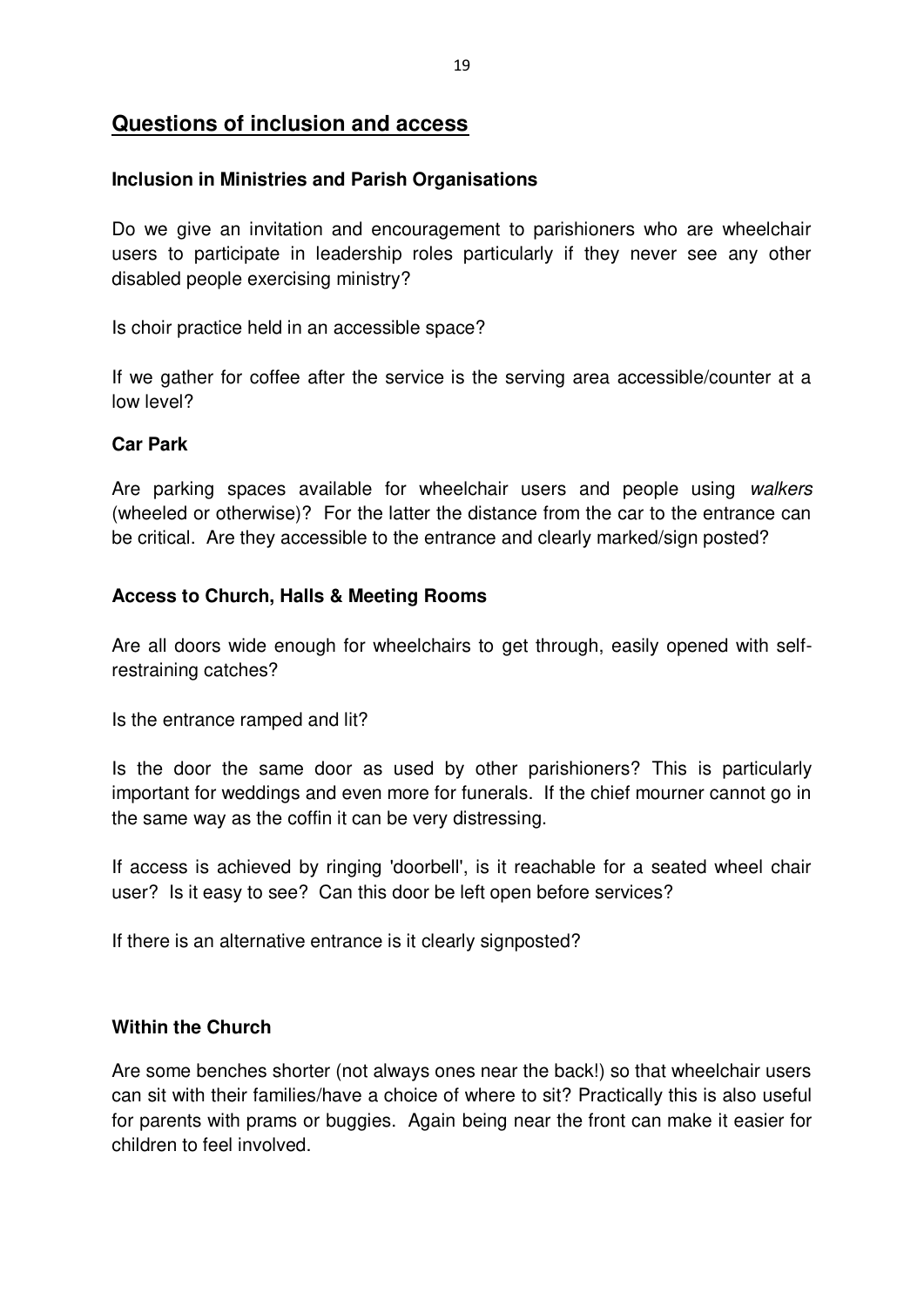Is there sufficient room for wheelchairs when receiving communion? Do steps with kneelers make it impossible for wheelchair users to approach the rail?

Is the sanctuary ramped with an adjustable lectern?

#### **Questions on inclusion and access in Church**

Are Services, newsletters etc. available in large print, Braille or on tape? Remarkably few people with a visual impairment, even those with little or no sight, read Braille, and fewer still find it possible to follow a service in Braille. If a person wishes to have the service in Braille, it is sometimes better to read it on to tape and have them produce it themselves.

It is not usually suitable to buy a ready-produced Braille service, as they are hard to follow, particularly when most churches print their own variations. Listen to the particular person with a visual impairment - discover what they need and how they think it can be provided. It is often easier to take a few moments, perhaps after the service, to sit with a blind person and go through the newsletter.

Can the hymn numbers be seen? Black on yellow or black on white is clearest for people with visual impairment. As well as the hymn number being announced, its first line should be announced too to give time to those without access to a book, to remember the first verse. A Braille hymnbook, which can occupy many large volumes, is only of use if the numbers are found and marked beforehand. Perhaps a few moments could be taken to help do this before the service. Churches which insist on using overhead projectors and screens will have to think carefully about how they include those who cannot see such things.

#### **In Church Halls**

Highlight the ends of corridors by painting the end wall a different colour.

Colour contrast floors, wall and furniture.

Avoid glare - use matt surfaces.

Mark glass doors with fluorescent or black tape.

Keep passageways clear of obstructions.

Highlight the edge of steps with contrasting tape.

Keep toilets clear (buckets, boxes of spare towels, toilet rolls, etc. should not be stored in the toilets as they use space and are a hazard).

Take care when handing out coffee.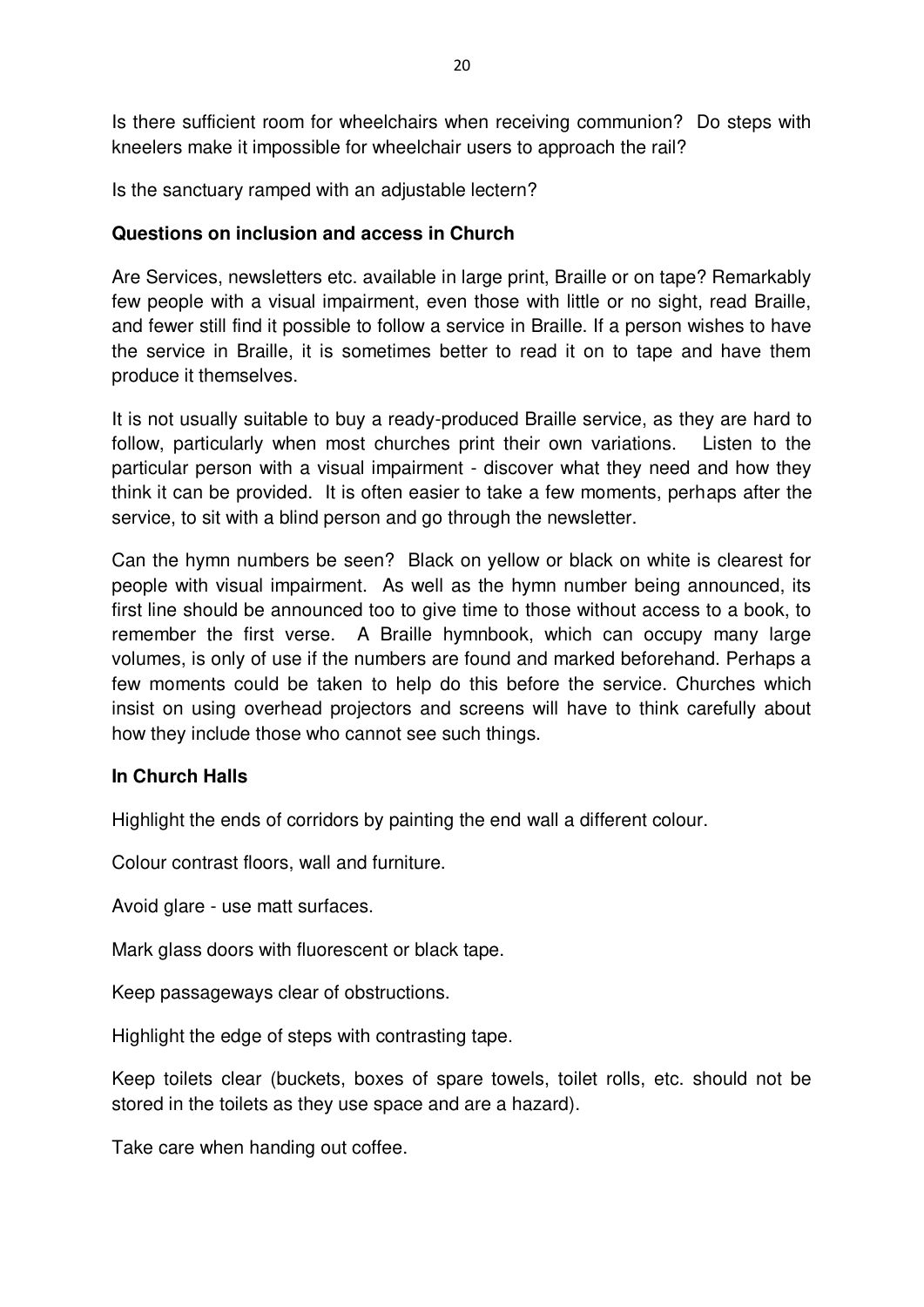# **Church Buildings – An Overview**

## **Widening the Eye of the Needle – Access to Church Buildings**

The report *Widening the Eye of the Needle – Access to Church Buildings for People with Disabilities* is recommended*.* It costs £16.99 and is produced by Church House Publishing. It has a detailed Disability Audit (which can be copied, pg14 of the publication) which parishes would be well advised to use (covering churches, open spaces and ancillary buildings).

It is vital to ask people with disabilities, who are members or users' of your facilities, their opinions. They may be happy to help with access audits and offer advice!

Issues regarding buildings must be discussed with the inspecting architect/surveyor. The Buildings Adviser for the Diocese is also very helpful. Altering church buildings to make them accessible for people with disabilities does not mean that you can avoid:

**Faculty Approval** (if in doubt ask and never make any alterations whatsoever without being certain).

**Planning Permission** (work that affects the appearance requires planning permission. Listed buildings have, for example, been refused permanent ramps, as this would affect the historic value of the church).

**Building Regulations** (You will need to liaise with the Diocese to ensure that you fulfil Part M of the 1992 Building Regulations. Again ask, never act without consulting the Diocesan authorities).

**Further Approval** (say where a church-yard is part of a conservation area).

The Quinquennial Inspections may encourage you to ensure that you are fulfilling the requirements of the Disability Discrimination Act. The PCC should ensure that they have understood their responsibilities under the Equality Act 2010. Further details and guidance are available at [www.churchcare.co.uk/churches/open](http://www.google.com/url?q=http%3A%2F%2Fwww.churchcare.co.uk%2Fchurches%2Fopen-sustainable%2Fextended-and-additional-uses%2Fwelcoming-people%2Faccessibility&sa=D&sntz=1&usg=AFQjCNHDFnCRdEpV3APXpEKWI5mlwdY2VQ)[sustainable/extended-and-additional-uses/welcoming-people/accessibility.](http://www.google.com/url?q=http%3A%2F%2Fwww.churchcare.co.uk%2Fchurches%2Fopen-sustainable%2Fextended-and-additional-uses%2Fwelcoming-people%2Faccessibility&sa=D&sntz=1&usg=AFQjCNHDFnCRdEpV3APXpEKWI5mlwdY2VQ)

The above factors may make it difficult for you to make alterations but you must be seen to have explored your legal duty to *remove, alter or provide reasonable means of avoiding physical features that make it impossible or difficult for people with disabilities to use its services (*in this instance it is us the Church!).

## **Advice in the Diocese on buildings and faculties**

The Archdeacons can be contacted via the appropriate Episcopal Area Office.

The Secretary of the Diocesan Advisory Committee (DAC) can be contacted at Trinity House.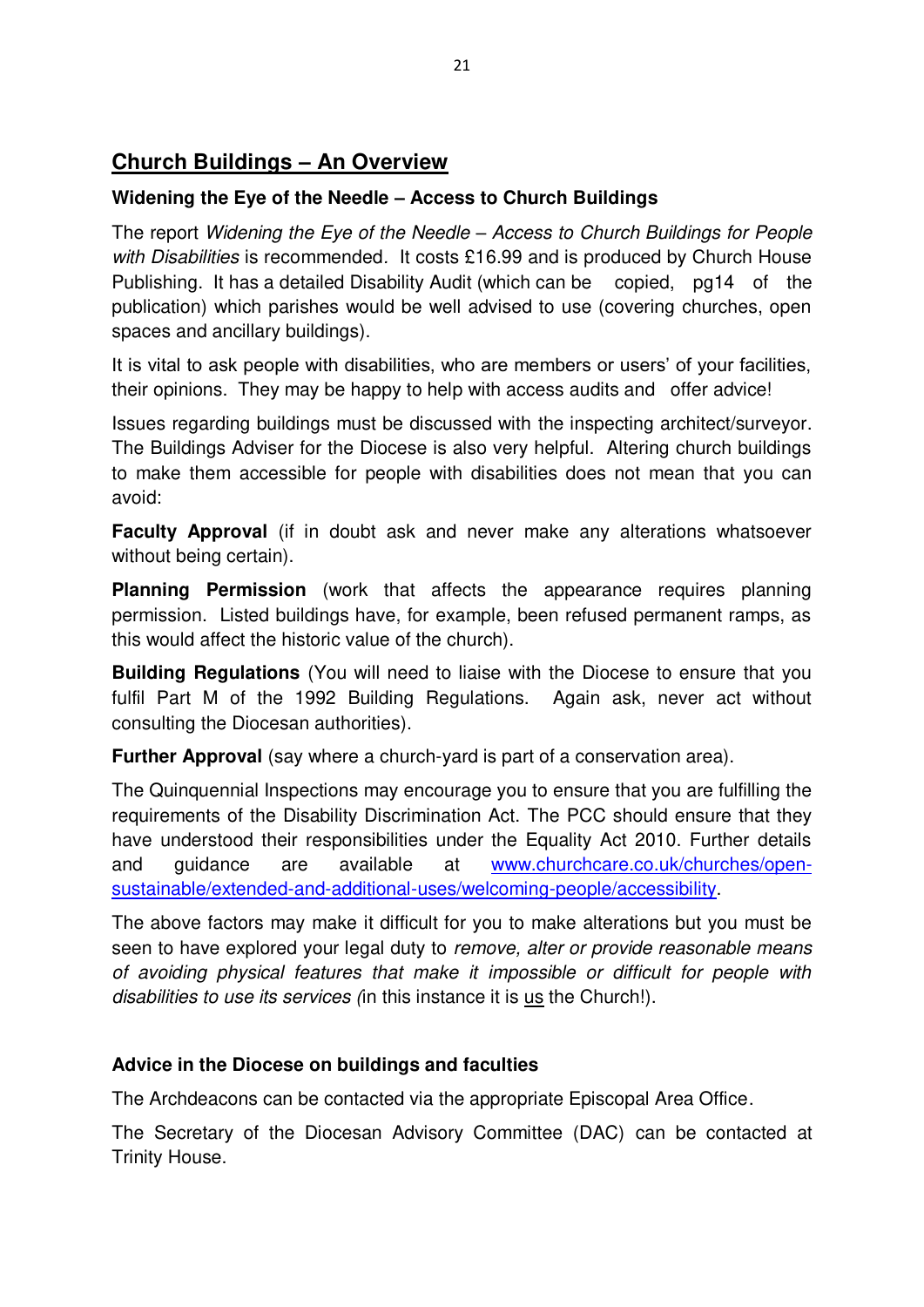The Diocese Buildings Advisers can be contacted at Trinity House

# **Complaints Procedure**

To be put into operation following a complaint to the diocese regarding facilities for people with a disability, relating to all buildings which are the responsibility of the P.C.C.

Preferably the complainant to register complaint with a diocesan worker (If the complaint is registered with another person it is their responsibility to inform one of the above as soon as possible).

A meeting will be arranged with the complainant by the Diocesan Secretary and the Diocesan Disability Adviser. The complainant will be asked if they want to make a formal or informal complaint.

Details of the complaint will be recorded.

A meeting will be arranged with the churchwardens and incumbent to bring the matter to their attention and their responsibilities in this area will be discussed with the Diocesan Secretary and the Diocesan Disability Adviser. This will be recorded.

Audit and disability awareness training will be offered to those involved.

## **Procedure if formal complaint**

The Archdeacons will be notified immediately.

A visit will be arranged between the complainant, the churchwardens and incumbent together with the Diocesan Secretary and the Diocesan Disability Adviser, depending on the nature of the complaint, one to support the complainant and one to chair the meeting. A written record will be kept of this meeting.

If the situation is still unresolved then the Disability Rights Commission, via the Equality & Human Rights Commission, will be consulted.

Please note that failure to resolve a complaint satisfactorily at any level will be notified to the Archdeacons.

Diocesan Disability Advisor contact details: Rev Timothy Goode; tel 0208 660 4015; email [revtimgoode@gmail.com](mailto:revtimgoode@gmail.com)